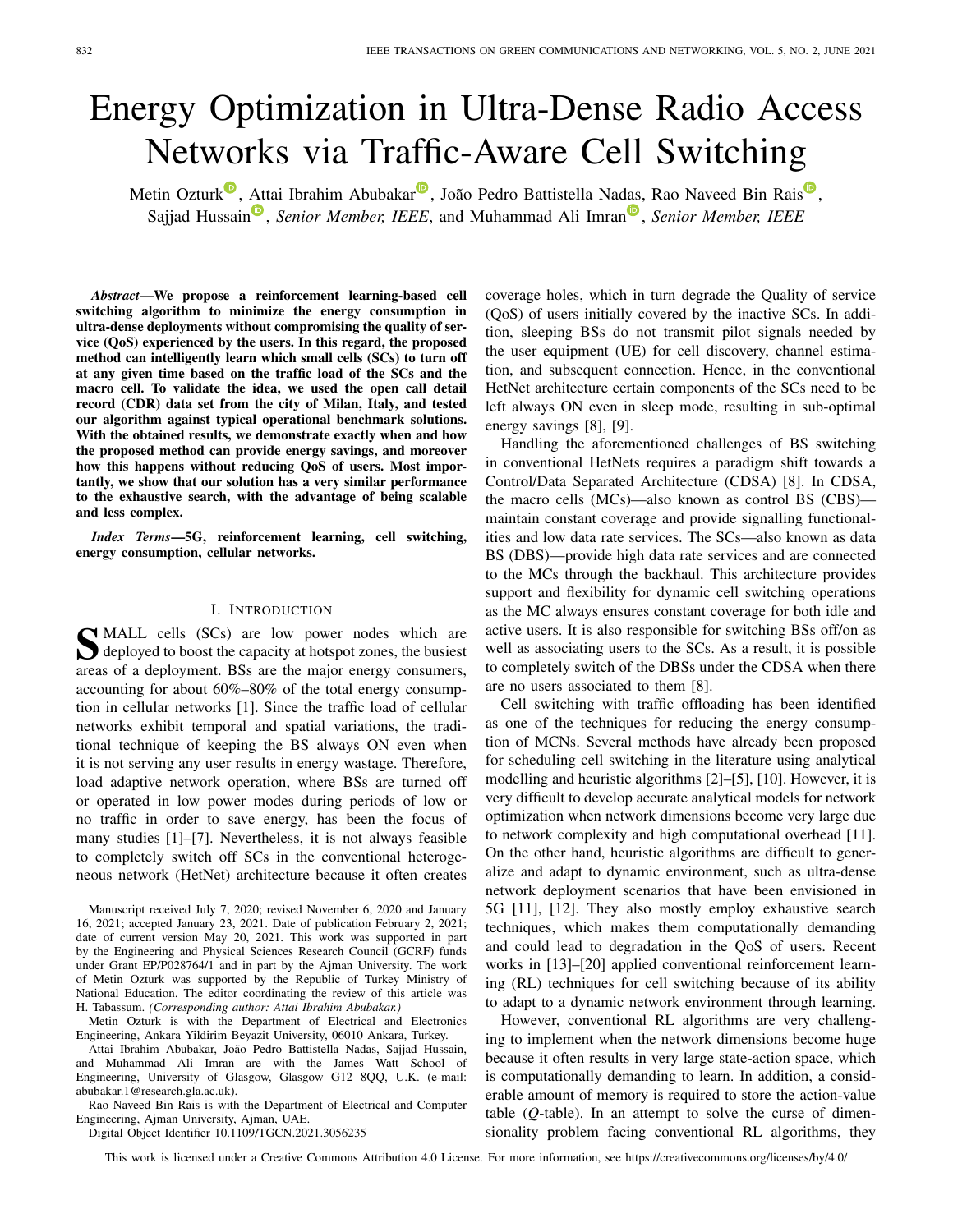were combined with value function approximation (VFA) to estimate the optimal policy. In this regard, RL with linear function approximators and deep RL approaches were proposed in [21]–[24]. Deep RL algorithms have the ability to accommodate large state-action space resulting from large scale networks deployment scenarios. However, training such models can be computationally demanding and energy consuming. Hence, they should only be considered when no simpler solutions exist or the complexity of the network requires the application of a non-linear function approximator to estimate the optimal policy.

We propose a RL-based cell switching and traffic offloading methodology for ultra-dense radio access network (RAN), and employ a RL algorithm with linear function approximation known as SARSA with VFA [25]. The well-known RL with VFA algorithm is carefully designed according to the requirements of the problem at hand in such a way that all the states need not be visited as in [21] before the optimal policy is learnt. In addition, the algorithm exhibits quick convergence, and it is simpler to implement compared to deep RL approaches. The learning algorithm is implemented at each MC and it has the ability to learn the optimal switching pattern even when a large number of SCs are deployed under the coverage area of the MCs.

### *A. Related Work*

The authors in [2] developed a load-based dynamic SC switching scheme for ultra-dense networks. Their goal is to minimize the signalling overhead resulting from user traffic offloading during the cell switching process as well as to optimize the energy savings. Two heuristic algorithms were proposed in their work. In [3], the problem of user association and cell sleeping in multi-tier ultra-dense SC networks was formulated as a complex integer programming. Then, two low complexity heuristic algorithms were employed to determine the optimal user association and the cell switching pattern. A greedy heuristic algorithm was proposed in [4] to determine the switching off/on pattern of SCs in a green ultra-dense network. The optimization objective is to maximize the network energy efficiency while considering traffic load of the SCs and service requirements of users. Heuristic algorithms often employ exhaustive search, which is often slow and computationally demanding, to find the optimal solution, hence they are only suitable for small network deployment. On the other hand, the ultra-dense 5G network scenario will involve massive deployment of SCs which would make it practically impossible to adopt such heuristic algorithms. Also, it would result in huge computational overhead and degradation in QoS.

An alternative solution for finding optimal switching pattern for ultra-dense deployment scenarios is to employ RL techniques. The authors in [15], [16], [21] proposed *Q*-learningbased cell switching techniques for energy optimization. The authors in [15] proposed a *Q*-learning algorithm to determine the duration of time that the BS can spend at a particular sleep level in order to optimize energy consumption of the network. BS activation latency and the service requirements of users were considered as constraints in their problem formulation. A *Q*-learning framework was developed in [16] in order to determine the optimal switching and traffic offloading strategy in a two-tier heterogeneous network with separation architecture. Nonetheless, the works in [13]–[17] only considered small to medium network deployment scenarios, where the state-action space is suitable for the implementation of conventional RL algorithms.

The authors in [21] proposed a centralized and decentralised *Q*-learning algorithm with compact state representation (*Q*Clearning) for traffic offloading and cell switching for HetNet to minimize energy consumption. The *Q*C-learning is a compact representation of the state-action pair using linear VFA when it becomes practically impossible to explicitly store each state-action pair in a look-up table. Moreover, even with the compact state representation of the *Q*-value lookup table, as the number of SCs in the network becomes very large, the action set also grows dramatically, thereby making it difficult to implement a centralized cell switching scheme. As a result, they went further to develop a decentralized multi-agent-*Q*Clearning scheme. In the decentralized scheme, the MCs learn in a cooperative manner and take joint traffic offloading and cell switching actions by exploiting the previous cell switching strategies used by other MCs. Moreover, in developing decentralized multi-agent-*Q*C-algorithm, the authors [21] assumed that all the MCs under the controller have similar or stationary network states, which is a requirement for implementing joint cell switching and traffic offloading strategy. However, this might not be the case in real networks, as networks' states may vary from one MC to another due to temporal and spatial variations in user traffic demands [26]. In addition, the problem of increased state-action pair also arises in multi-agent *Q*-learning, since each agent also includes its own state-action pair to the joint state action space [26]. This increases the computational complexity as well as the memory required for storing the joint state-action space at the controller.

### *B. Contribution*

In this article, we propose an intelligent cell switching and traffic offloading framework using a RL technique known as SARSA with VFA [25] in order to reduce the energy consumption of ultra-dense RAN. In the CDSA RAN, a cell switching and traffic offloading mechanism is implemented in a locally centralized manner at each MC. This is because the MC is responsible for scheduling the switching off/on pattern of all the SCs deployed under its coverage. The proposed algorithm provides a compact form of representing the action-value function like the *Q*C-learning algorithm in [21]. However, all the states need not be visited as in [21] before the optimal strategy is obtained. The contributions of this work are as follows:

- We propose a scalable traffic-aware cell switching method based on RL with VFA to find the optimal policy in terms of energy minimization for controlling SC ON/OFF status, without compromising the QoS.
- We prove mathematically that turning a SC off is not always profitable in terms of energy savings, and identify such situations where it is not profitable to switch off SCs.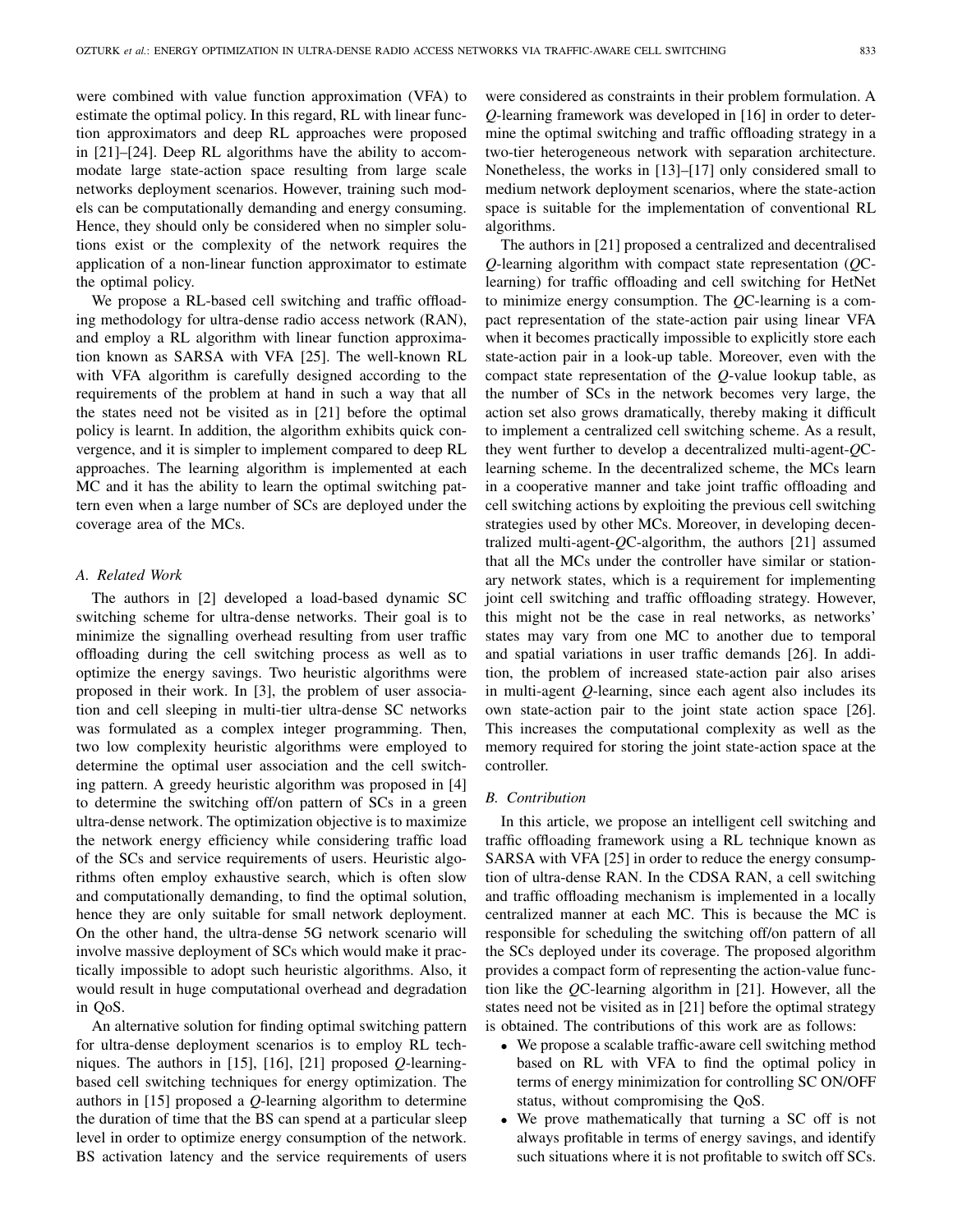

Fig. 1. A HetNet with CDSA comprising of a MC (CBS) and a dense deployment of various types of SCs (DBSs).

• We evaluate the proposed method using a traffic model based on real world data, making the solution more reliable and realistic.

Due to its fast convergence and learning ability, RL is employed in this work to make real-time, accurate, and efficient switch off/on decision at each time slot. Moreover, VFA is utilized in the developed RL algorithm, since the state space expands exponentially with increasing number of SCs in the network. Even though this could be handled by conventional RL algorithms to some extent, it becomes infeasible to manage once the network size becomes very large. In addition, due to the careful and proper design of the action set in the proposed method, there is no need to include all the possible switching combinations, thus annihilating the need for cooperative learning. Lastly, we tested the proposed method in a realistic scenario, where all types of SCs given in [27] with their diverse characteristics are included.

#### II. SYSTEM MODEL

#### *A. Network Model*

As mentioned before, in this work we consider an ultradense RAN with a CDSA architecture [8]. The network model, as illustrated in Fig. 1, consists of a dense network, where SCs, acting as DBSs, are deployed under the coverage area of a MC, which acts as the CBS. Moreover, SCs and MC operate on dedicated frequency channels and SCs are connected to the MC via optical fibre links.

The MC is responsible for constant coverage, control signalling, and data services, while SCs handle only data services and user specific requests. Furthermore, the MC coordinates the traffic offloading and switching off/on of all SCs under its coverage. This task involves observing their traffic loads and deciding which set of SCs should be turned off during periods of low traffic intensity, while taking the available capacity of the MC into consideration.

It should noted that since an ultra-dense RAN with CDSA normally comprise of many MC-SCs configurations, only one of such configurations is depicted in the system model in Fig. 1.

## *B. Network Power Consumption*

Following the Energy Aware Radio and neTwork tecHnologies (EARTH) power consumption model [27],  $P_j$ , the instantaneous consumption of a *j*th BS,  $B_j$ , is given by [28]

$$
P_j = \begin{cases} P_{0,j} + \eta_j \lambda_j P_{\mathrm{T},j} & 0 < \lambda_j < 1, \\ P_{\mathrm{s},j} & \lambda_j = 0 \end{cases} \tag{1}
$$

where  $P_{o,j}$  and  $P_{s,j}$  are the operational and sleep circuit power consumption, respectively,  $\eta_j$  is the power amplifier (PA) efficiency,  $\lambda_j$  is the load factor, and  $P_{T,j}$  is the transmit power. All SCs of the same type are considered to have identical hardware, such that their PA efficiencies, and circuit power consumptions are the same. Also, power allocation is not considered, hence, each type of BS has a fixed transmit power that is constant among BSs of that type.

Lastly, *P*, the instantaneous power consumption for the CDSA network, is expressed as

$$
P = \sum_{j=1}^{s+1} P_j,
$$
 (2)

where  $s$  is the number of SCs in the deployment.

# III. PROBLEM FORMULATION

Considering the architecture described above, the aim of this article is to find the best policy, in terms of energy savings, which offers a required QoS to the users. A policy  $\mu = \{\delta_1, \delta_2, \ldots, \delta_{s+1}\}\$ is defined by which SCs should be ON at a given time *t*, where  $\delta_j \in \{0, 1\}$  indicates the state of  $B_j$ , 1 for ON and 0 for OFF.  $B_1$  is the MC, and thus  $\delta_1$  is always 1, as it is always ON.

Considering  $j > 1$ , when  $\delta_j$  changes from 1 to 0 at time *t*, the MC allocates its users:

$$
\lambda_{1,t} = \lambda_{1,t-1} + \phi_j \lambda_{j,t-1} \tag{3}
$$

$$
\lambda_{j,t} = 0,\tag{4}
$$

where  $\lambda_{j,t}$  corresponds to the load of  $B_j$  at time *t*, and  $\phi_j$  is the relative capacity of  $B_i$  with respect to  $B_1$ , such that

$$
\phi_j = \frac{C_j}{C_1}, \quad j > 1,\tag{5}
$$

where  $C_j$  indicates the total resources available in  $B_j$ . Conversely, when  $\delta_i$  switches from 0 to 1 at time *t*, the MC offloads some of its traffic to  $B_j$ , such that

$$
\lambda_{j,t} = \frac{\tau_j}{C_j} \tag{6}
$$

$$
\lambda_{1,t} = \lambda_{1,t-1} - \phi_j \lambda_{j,t},\tag{7}
$$

where  $\tau_i$  corresponds to the resources used by users served by  $B_j$ . Note that  $C_j \geq \tau_j$ .

Therefore, we can formally write the problem as

$$
\min_{\mu} P(\mu) = \sum_{j=1}^{s+1} (P_{o,j} + \eta_j \lambda_j P_{\mathrm{T},j}) \delta_j + P_{\mathrm{s},j} (1 - \delta_j)
$$
  
s.t.  $\lambda_1 \le 1$ . (8)

Note that the only constraint in the problem is to ensure that the capacity of the MC is not exceeded, this takes care of the QoS requirement. In other words, the MC only offloads users from a SC if it can maintain the QoS of any user associated to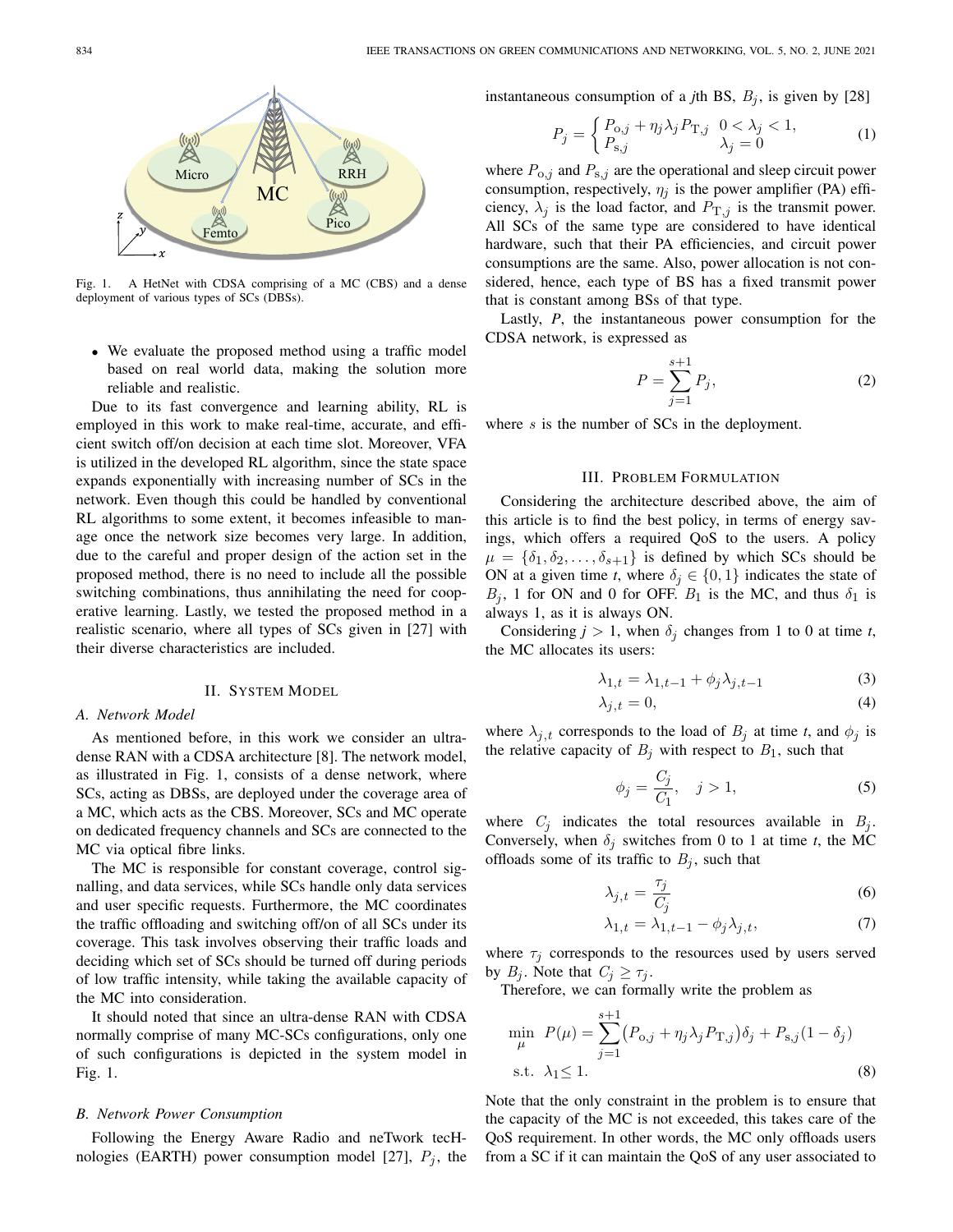it. Moreover, this ensures that once a solution is implemented,

$$
T_{\rm r,1} \le T_{\rm m,1},\tag{9}
$$

where  $T_{r,1}$  and  $T_{m,1}$  are the required and maximum provided throughputs by the MC, respectively.

It should be noted that the problem formulation in (8) is not as simple as it appears as it takes into account the load status of both the MC and the SCs under its coverage. In addition, it considers the power consumption of the 4 different types of SCs (Table II) that are used in this work (even though this cannot be explicitly seen in (8)) when making a switching decision. As a result, it is more difficult to determine the optimal switching strategy in our work due to the more complex scenario considered.

*Theorem 1:* If we draw a random SC  $B_j$  from  $\mathbb{B}$ , the set of all possible BSs, the probability of  $\delta_i = 1$  integrating the optimal policy is 1 if *j*>1 and

$$
\frac{P_{0,j} - P_{s,j}}{\phi_j \eta_1 P_{\mathrm{T},1} - \eta_j P_{\mathrm{T},j}} < \lambda_j,\tag{10}
$$

when  $\phi_j \eta_1 P_{\mathrm{T},1} - \eta_j P_{\mathrm{T},j} > 0$ .

*Proof:* See Appendix B for the proof.

Based on Theorem 1, we can see that the optimal policy will tend to have more SCs turned on when they are more loaded, as the inequality in (10) will be more easily met. The reasoning behind this is that the numerator of (10) represents the saving on the static power consumption when a SC is put into a sleep mode (which is by definition kept constant regardless of the load factor), while the denominator represent the loss on the power consumption due to offloading the load from the SC to the MC. The lesser load will incur more gain on the power consumption, and thus the designed algorithm will be prone to switch off a SC with lesser load factor. Similarly, we can also see that when the transmit power of SCs is smaller, it becomes more advantageous to use them, and the same can be said if the MC is not very efficient  $(\eta_1$  is small). Moreover, as one would expect, when the power consumption of a sleeping BS is higher, the less likely it will be that turning it off would result in energy savings. Lastly, we can clearly see that when (10) occurs for any BS in the network, there will be a situation, where the most optimal policy has SCs turned on and consumes less energy than keeping only the MC operational.

## IV. PROPOSED SOLUTION

#### *A. Value Function Approximation*

The goal of this article is to find the best policy, that is, the set of SCs to switch off/on per time, in order to optimize the energy consumption of the network. However, since the complexity of the problem is exponentially increasing, in terms of possible configurations, its solution is non-trivial. With that in mind, we propose an intelligent solution, based on RL, in order to minimize the energy consumption of the network without compromising the QoS.

However, traditional RL techniques rely on a state-action matrix, which has to contain an entry for each possible stateaction pair. This is an issue in this case because of the aforementioned dimensionality of the problem, which results in a very large matrix, and this in turn makes the algorithm infeasible. To circumvent this issue, we use RL alongside VFA, which is capable of estimating the state based on a set of features, and therefore does not have to maintain a huge structure with all the possibilities [25]. This not only alleviates the computational burden caused by the algorithm implemen- $\text{tation}$ , it also results in saving in the memory consumption due to the fact that the proposed methodology needs to store a matrix containing the selected features, whereas traditional RL algorithms need to store a matrix that contains all the states and actions. The size of the matrix, in the former case, grows linearly with the network size, while the matrix size grows exponentially with the network size in the latter case.

The way VFA can be used to enhance traditional RL is by estimating the action-value function with an approximator. It works by finding a set of weights for a known function by solving an optimization problem based on given examples. In particular, the value function denoted by  $Q_{\pi}(S, A)$ , which is obtained by following a policy  $\pi$ , is made the subject for an approximation denoted by  $\hat{Q}(S, A, \vec{\theta})$ ; such that  $Q_{\pi}(S, A) \approx$  $\tilde{Q}(S, A, \vec{\theta})$  [25]. Although various methods can be used for approximation, the main objective is to minimize the error between  $Q_{\pi}(S, A)$  and  $\hat{Q}(S, A, \vec{\theta})$ , such that

$$
\min_{\vec{\theta}} \left[ Q_{\pi}(S, A) - \hat{Q}(S, A, \vec{\theta}) \right]^2, \tag{11}
$$

where *S* and *A* are the sets of all states and actions, respectively.  $\theta$  is a vector of the weights.

Moreover,  $\hat{Q}(S, A, \vec{\theta})$  can be expressed by

$$
\hat{Q}(S, A, \vec{\theta}) = f(\vec{\theta}),\tag{12}
$$

where  $f(\cdot)$  is a known function, which is also referred to as hypothesis.

Even though any function can be used as the hypothesis, some render (11) either too hard or infeasible. Linear functions, shallow neural networks, and deep neural networks are commonly used as  $f(.)$ , and the choice depends on the type of problem. With regards to the optimization, a popular strategy is to use gradient descent (GD) or stochastic GD (SGD) to find  $\theta$  based on the known examples [25].

In this work, we use a linear hypothesis, meaning that  $\hat{Q}(S, A, \vec{\theta})$  is approximated by a linear combination of input features [25], in other words,

$$
\hat{Q}(S, A, \vec{\theta}) = \vec{X}\vec{\theta}^T,\tag{13}
$$

where  $\vec{X}$  and  $\vec{\theta}$  are  $\psi$ -dimensional vectors—where  $\psi$  is the number of features selected—containing input features and weights, respectively. Note that  $\theta \vec{T}$  indicates  $\vec{\theta}$  transposed. Furthermore, using SGD and taking the SARSA case,  $\vec{\theta}$  is updated according to [25], [29]

$$
\vec{\theta}_{t+1} = \vec{\theta}_t + \alpha \Big[ R_{t+1} + \varphi Q_\pi(S_{t+1}, A_{t+1}) - \hat{Q}(S_t, A_t, \vec{\theta}_t) \Big] \cdot \nabla_\theta \hat{Q}(S_t, A_t, \vec{\theta}_t), \quad (14)
$$

where  $\alpha$  is the learning rate for SGD optimization (i.e., the step-size of the gradient descent), and  $\nabla_{\theta}$  represents the gradient with respect to  $\theta$ .  $S_t$  and  $S_{t+1}$  are the current and

<sup>&</sup>lt;sup>1</sup>See Section IV-C4 for a more detailed discussion.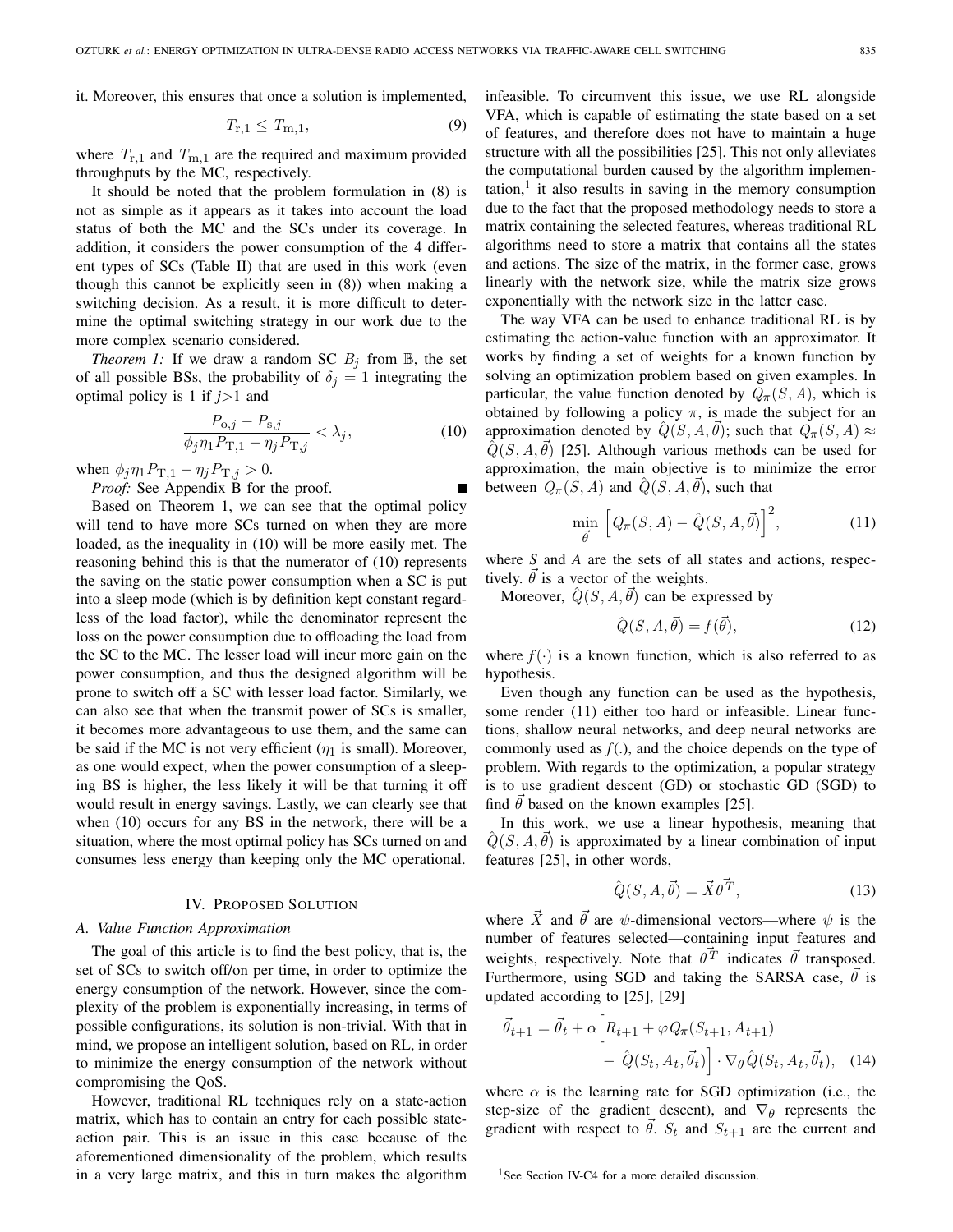next states respectively, while  $A_t$  and  $A_{t+1}$  are the taken and next actions respectively. Note that  $\vec{\theta}$  is initialized with an arbitrary value, such as zero.

The agent observes a different example after each iteration and updates  $\theta$  accordingly using (14), which in turn help minimize the objective function given in (11). Therefore, as the number of iterations increases,  $\theta$  converges with the recursion in (14), and subsequently can be used to find the action-value function, which in turn can guide the policy.<sup>2</sup>

#### *B. SARSA With VFA*

For the readers benefit, we have included a small summary of SARSA in this section. The algorithm works by observing the cost of taking actions and updating its estimate of  $\theta$ at every iteration and then choosing the action based on an  $\epsilon$ -greedy policy ( $\epsilon > 0$ ) that facilitates the balance between the exploration and exploitation phases, such that the agent continues exploring with a probability of  $\epsilon$ . Furthermore,  $\epsilon$ decaying—where the value of  $\epsilon$  is slightly reduced over time, is employed during the implementations, since it can yield asymptotic convergence to the optimal policy [25]. Therefore, although the policy remains the same over different episodes (i.e., time slots in this case), the probability of exploration is decayed in order to boost the convergence probability. Algorithm 1 [25] contains a pseudo code implementation of SARSA with VFA. Note that lines 22 to 29 in Algorithm 1 corresponds to the stopping criteria, where  $j_{\text{min}}$  is the minimum number of iterations to take before the stopping criteria come into the effect.  $C_{\text{min}}$  and  $C_{\text{max}}$  are the minimum and maximum cost functions observed up to that iteration, respectively. Lastly,  $\Omega$  is the threshold for the feature scaled cost, while  $j_{\text{rep}}$ defines the number of iterations to be repeated (the conditions on lines 23 and 24 are kept satisfied) before stopping.

Although the SARSA and *Q*-learning algorithms seem quite similar to each other, there are some key differences that provide characteristic features to each. They are both model-free methods—meaning that they do not require apriori knowledge for the environment model—; however, while *Q*-learning is an off-policy algorithm, SARSA is regarded as on-policy. Hence, *Q*-learning follows different policies when selecting the next action and updating the action-value function, but SARSA follows the same policy (i.e.,  $\epsilon$ -greedy) for both action selection and action-value function update. In addition, there are evidences that *Q*-learning is less suitable for function approximation, as divergence can happen in some cases [25], and thus the SARSA algorithm is preferred in this work in which linear function approximation is implemented.

## *C. Traffic Aware Energy Optimization via Cell Switching*

Leveraging the framework described above, we propose a linear VFA solution to solve (8). Since we are looking to **Algorithm 1:** Proposed SARSA With VFA



accomplish a globally optimal solution, our proposed framework is centralized and computed at the MC. As the total number of policies increases exponentially with *s*, it would not be scalable to consider any policy as an action. Therefore, we propose a reduced action space as follows.

*1) Actions:* The actions for the proposed VFA consist of switching OFF/ON different SCs in the network. However, because there are so many possibilities, we propose an alternative representation which allows the algorithm to sample several different possibilities by taking different actions.

This representation is done as follows. First, the status of the SCs in the network are converted to a binary number, such that the SCs that are ON are treated as binary 1, while the SCs that are OFF are considered binary 0. In this regard, the status of the network at time *t* is

$$
\vec{\chi}(t) = {\chi_i(t)|i \in \{1, 2, \dots, s\}},\tag{15}
$$

where  $\chi_i \in \{0, 1\}$  is the state of the i<sup>th</sup> SC in the network.

Next,  $\vec{\chi}$  is represented by a binary number  $\chi_{\rm b}$  with *s* digits, such that the status of each SC represents one of its digits and thus  $\chi_{\rm b} = \chi_1 \chi_2 \cdots \chi_s$ .

Within the proposed representation, the set of possible actions is defined as

$$
A = \left\{0, \pm \xi^0, \pm \xi^1, \dots, \pm \xi^s\right\},\tag{16}
$$

where  $\xi$  is a decimal constant number, defining the inter-space between two consecutive actions.

<sup>2</sup>Although the number of iterations/examples needed for convergence depends on various factors, such as the environment, the size of the problem, etc., this phenomenon is observed and discussed in Section V-E for our problem. In particular, the learning/training phase is clearly observed in Figs. 3(a) and 3(b), in which the designed method learns (i.e., performs (11) and (14)) in the first few episodes and then converges to the optimal value, which is produced by the exhaustive search in this case.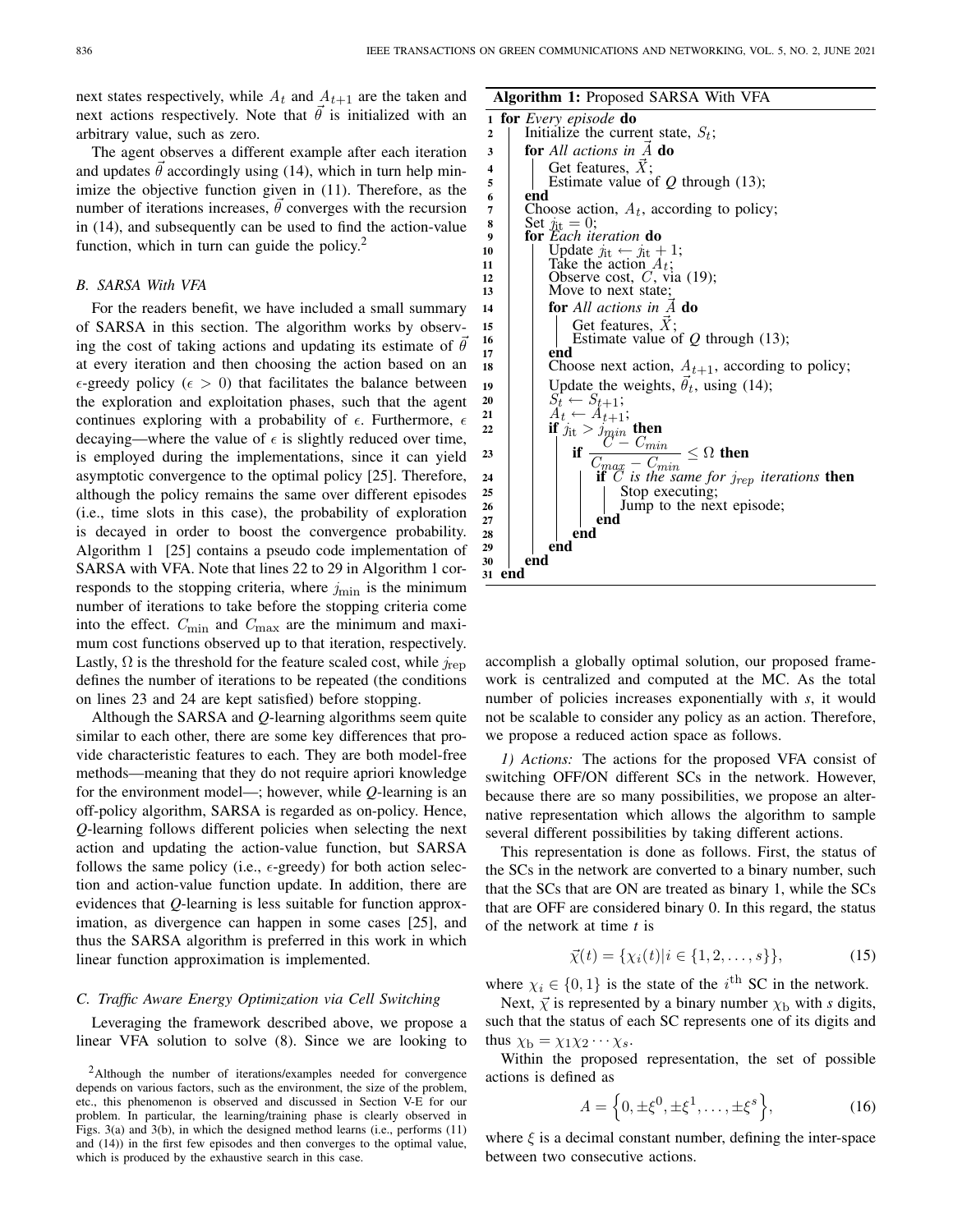In this case, taking an action at time *t*, means to perform

$$
\chi_{\mathbf{d}}(t+1) = \chi_{\mathbf{d}}(t) + A_z,\tag{17}
$$

where  $A_z$  is an entry<sup>3</sup> from  $\vec{A}$  and  $\chi_d$  is the decimal representation of  $\chi_{\rm b}$ . In other words, an action consists of turning on/off a number of BSs, depending on the current status and on  $A<sub>z</sub>$ . This ensures that, instead of checking all possible statuses of SCs, we are taking only some samples of the entire set.

To illustrate the proposed idea, consider the following example. In a network with 4 SCs at time *t*, let  $\vec{\chi}(t) = \{1, 1, 0, 1\}$ . In this case,  $\chi_d(t) = 13$ . Now, let us assume that  $\xi = 2$  and that the action selected is  $+\xi^1$ . In this case, the next status will be  $\chi_d(t+1) = \chi_d(t) + \xi^1 = 15$ , or in other words  $\vec{\chi}(t+1) = \{1, 1, 1, 1\}$ , which implies that all BSs are turned on at time  $t + 1$ .

*2) Features:* Feature selection is one of the fundamental aspects while designing a SARSA VFA-based solution, since it has a great impact on both the convergence and the performance of the developed solution. In almost every decision and optimization problems, there are key factors (or determinants), each of which have impacts on different scale, used while determining the optimality. For instance, if we want to buy a house with a minimum price, then we need to observe the key determinants of the price, such as the year of construction, location, number of bedrooms, etc. Similarly, in our problem given in (8), the primary objective is the minimization of the total power consumption of the network, and thus we need to include the determinants of the total power consumption in the feature selection. It can be observed from (1) that the load factor is a very important factor in determining the power consumption of a BS, the total load factor of each SC is included as features in the designed algorithm.

Moreover, as it is recommended in [25] that it would be better to include the interaction between the selected determinants in order to approximate well, we capture the interactions between the features as follows: 1) the total power consumption of the network (*P*): the result of the load factors of all the SCs and 2) the resultant load factor of the MC  $(\lambda_1)$ : the combination of the load factor of the MC itself (before offlaoding) and the load factors of switched off SCs. The inclusion of the resultant load factor of the MC in the feature matrix is also important in a way because it indicates whether the constraint in (8) is violated or not. Therefore, the features used by the MC in order to find  $\ddot{Q}$  are the total power consumption of the network and the total load factor of each BS, such that

$$
\vec{X} = [P, \lambda_1, \lambda_2, \dots, \lambda_{s+1}]. \tag{18}
$$

*3) Cost:* The cost, or penalty, that we propose is described as the total power consumption plus a penalty—which is proportional to the number of SCs and the MC load—if the load of the MC is exceeded. We can formally define it as

$$
C = P + s\sigma\kappa\lambda_1,\tag{19}
$$

where  $\kappa$  is a penalty factor, and  $\sigma \in \{0, 1\}$  indicates whether or not the MC is overloaded. The total power consumption of the network, *P*, is included in (19) in order to demotivate the agent from taking actions that result in more power consumption, since the primary objective of this work is to minimize the power consumption of the network through cell-switching.

*4) Complexity:* Since the problem given in (8) is an  $\mathcal{NP}$ -hard problem,<sup>4</sup> which does not have any deterministic polynomial-time solution yet, its optimal solution can be found with an exhaustive search (or brute-force search), which is quite demanding in terms of computational complexity. Therefore, with the proposed VFA-based solution, we intend to produce a sub-optimal solution that greatly reduces the complexity of finding a good operating point by compromising on exact optimality. Although the operating point that the proposed algorithm finds is not guaranteed to be the optimal point, which exhaustive search guarantees, the results—discussed in Section V-E—confirm that the proposed solution follows the optimal solution very closely, especially after the initial training phase.

In this regard, since there are *s* SCs which could be switched off/on in any combination, an exhaustive search approach would have complexity  $O(2<sup>s</sup>)$ , while our proposed approach only keeps track of 2*s* actions, and therefore has a complexity  $O(s)$ . However, note that our solution does not strictly guarantee the constraint in (8). This is important to give the RL algorithm the chance to explore different actions and learn to make the right decision. By incorporating  $\sigma \kappa$  into the cost, we can influence the RL algorithm not to violate the constraint, and thus satisfy the QoS requirements of the users whilst seeking the best policy regarding energy consumption.

#### V. PERFORMANCE EVALUATION

The proposed cell switching framework is implemented in a locally centralized manner at each MC. As a result, the proposed SARSA with VFA model needs to be trained for only one MC-SCs configuration and then the trained model is shared by all other configurations throughout the network. The simulation parameters are provided in Table I, while Table II presents the power consumption characteristics of the BSs used in the simulations. Note that  $\xi$  is taken as 2 in this work, as it is more convenient when compared to another selection due to the fact that the cell-switching problem is formulated as a binary problem. Thus,  $\xi = 2$  guarantees to visit all the states when the number of iterations is sufficiently large, which may not be provided by any other selection of  $\xi$ .

#### *A. Data Set*

In order to calculate the power consumption through (1),  $\lambda$  is required for each BS. In this regard, to obtain  $\lambda$  values, we use a real call detail records (CDR) data set provided by Telecom Italia, in which the city of Milan is divided into 10,000 square-shaped grids with a dimension of  $235 \times 235$ meters. Then, within each grid, user call, text message, and Internet activity levels were recorded with 10-minutes resolution for a two months period (November and December 2013).

<sup>&</sup>lt;sup>3</sup>Not all entries of  $\vec{A}$  can be selected at every time instant: the only valid actions are those which render  $0 \leq \chi_d \leq 2^s - 1$ .

<sup>4</sup>This can be proved by formulating the problem in terms of Knapsack problem, which is a well know  $N\mathcal{P}$ -hard problem [30], however due to the page limitations, we are unable to demonstrate this here.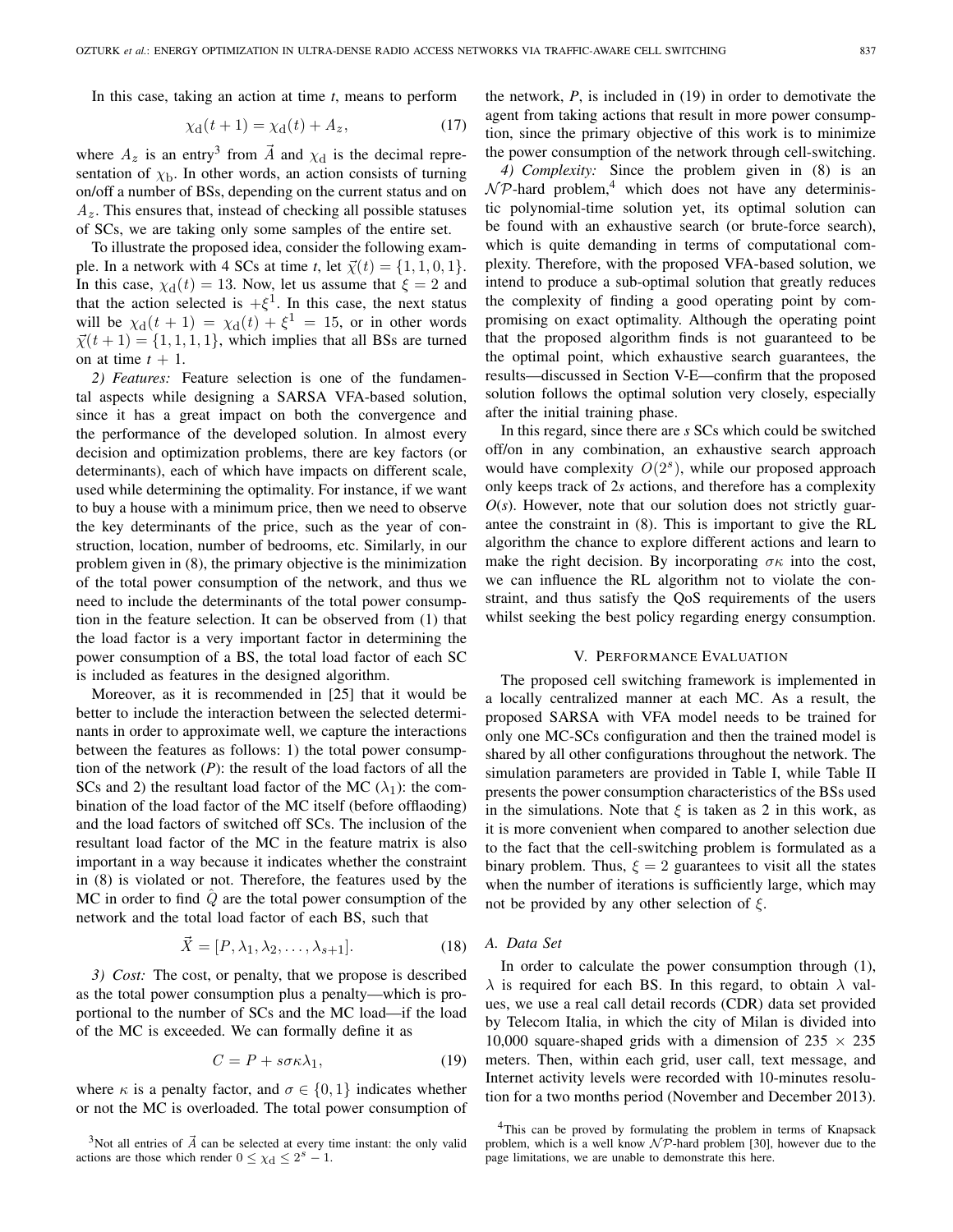| <b>Parameter</b>                                         | Value            |  |  |  |  |
|----------------------------------------------------------|------------------|--|--|--|--|
| <b>SARSA with VFA</b>                                    |                  |  |  |  |  |
| Chance of choosing random action, $\epsilon$             | 0.8              |  |  |  |  |
| Learning rate, $\alpha$                                  | $10^{-7}$        |  |  |  |  |
| Discount factor, $\gamma$                                | 0.9              |  |  |  |  |
| Inter-space between consecutive actions, $\xi$           | 2                |  |  |  |  |
| Min. number of iterations for stopping, $j_{\text{min}}$ | 10               |  |  |  |  |
| Threshold for the feature scaled cost, $\Omega$          | $5\times10^{-2}$ |  |  |  |  |
| Consecutive iterations for stopping, $j_{\text{rep}}$    | 10               |  |  |  |  |
| Maximum number of iterations                             | 100              |  |  |  |  |
| <b>General</b>                                           |                  |  |  |  |  |
| Number of time slots                                     | 144              |  |  |  |  |
| Number of days                                           |                  |  |  |  |  |
| Number of grids considered for the MC                    |                  |  |  |  |  |
| Number of grids considered per SC                        |                  |  |  |  |  |
| Bandwidth for the MC                                     | 20 MHz           |  |  |  |  |
| Bandwidth per SC                                         | 20 MHz           |  |  |  |  |
|                                                          |                  |  |  |  |  |

TABLE I SIMULATION PARAMETERS

Even though the data set consists only of unitless activity level values and there is no information provided regarding the data processing phase, the activity levels can be interpreted as gridwise relative traffic loads, since they represent the volume of user-mobile network operator interaction at each time slot. In the data processing phase of this work, first, we combine aforementioned separated activity levels (i.e., call, text message, and Internet). Then, we randomly pick two grids for the MC and one grid for each SC. Note that the activity levels at the two grids selected for the MC are further combined to create a traffic load data. After that, all the activity levels are normalized together, and the obtained values are treated as traffic loads for each cell.

Based on the resolution of the data set, the interval between one switching instance and another is set to 10 minutes in this work. This is required in order to account for the activation and deactivation latency of the SCs. Moreover, since the network traffic is assumed to be static during this period in our simulation, the switching interval is not expected to be long in order not to negatively impact the performance of the network.

#### *B. Benchmarking*

Four different benchmark methods are used for comparison purposes, and they will be elaborated individually in the following paragraphs.

*1) Sorting:* Inspired by [31], [32], the sorting algorithm is developed to compare the results of the proposed solution. In this method, the SCs are sorted in ascending order based on their load factors,  $\lambda$ . Then, they are switched off sequentially until there is no available capacity left at the MC, and the rest of the SCs are kept ON. Given the power consumption profile in (1) and the characteristics of different types of BSs in Table II, the MC consumes more power than the SCs for the same value of  $\lambda$ . As such, it is wiser to switch off a SC with smaller traffic load in order to save more energy. This concept lies at the heart of the sorting algorithm, since it aims at minimizing the energy consumption of the network. On the other hand, as the SC switching off is performed only when there is enough capacity at the MC, this method also guarantees the service of the users after the offloading process.

TABLE II POWER PROFILES FOR BSS [27]

| <b>BS</b> Type                                | Efficiency<br>$\eta_i$ | Transmit<br>$P_{\mathrm{T},i}$ | Power Consumption [W]<br>Operational<br>$P_{0,j}$ | Sleep    |
|-----------------------------------------------|------------------------|--------------------------------|---------------------------------------------------|----------|
| Macro<br><b>RRH</b><br>Micro<br>Pico<br>Femto | 2.8<br>2.6<br>$+0.1$   | 20<br>20<br>6.3<br>0.13<br>05  | 84<br>56<br>6.8                                   | 56<br>39 |

*2) All-ON Method:* There is no switching implemented in this method, meaning that all the SCs are always kept ON. Accordingly, no offloading is needed as well in this case provided that none of the SCs are switched off at any time. Therefore, it can be inferred that there is no concern of QoS in this method, since all the users are served by the BSs (either MC or SC) that they were associated in the first place.

*3) All-OFF Method:* In this methods, the SCs are always kept switched off and their data traffics are offloaded to the MC. However, this method is performed blindly, meaning that the data traffic of the SCs are offloaded to the MC regardless of its available capacity. This means that the users, which are normally served by SCs, are vulnerable to service disruptions, since there is no guarantee that they will be served by the MC. Even if the service is provided by the MC, the QoS would be reduced in case there are more users than the available capacity, and in that case the MC reduces the available resources for each user by certain amount in order to keep all the users served.

*4) Exhaustive Search:* Exhaustive search is a method that tries to find the best policy among the set of all possible switching options consisting of the OFF/ON states of the SCs. In particular, given the available capacity of the MC as a constraint, this method searches for the option with the least energy consumption. Hence, this method guarantees the service for each user in the case of offloading, which in turn prevents the QoS of the users from being violated. Note that exhaustive search returns the optimum policy, and thus the objective of any algorithm should be to mimic it as much as possible.

Conventional RL methods such as *Q*-learning and SARSA are not used as benchmarks as they are not able to compute the value function for all state-action pairs since the number of state space involved in our work is very large. In addition, the use of RL with linear VFA have been proven to be more data and computation efficient compared to deep RL techniques [25], [33]. Moreover, the way that our proposed algorithm framework has been carefully designed, linear VFA is more suitable for solving this problem, as new algorithm framework design would be required in order to apply deep RL methods. Hence, deep RL technique is not used as one of the benchmarks in this work.

## *C. Performance Metrics*

In this section, the metrics, which are used to evaluate the performance of the proposed solution and the benchmark methods are presented.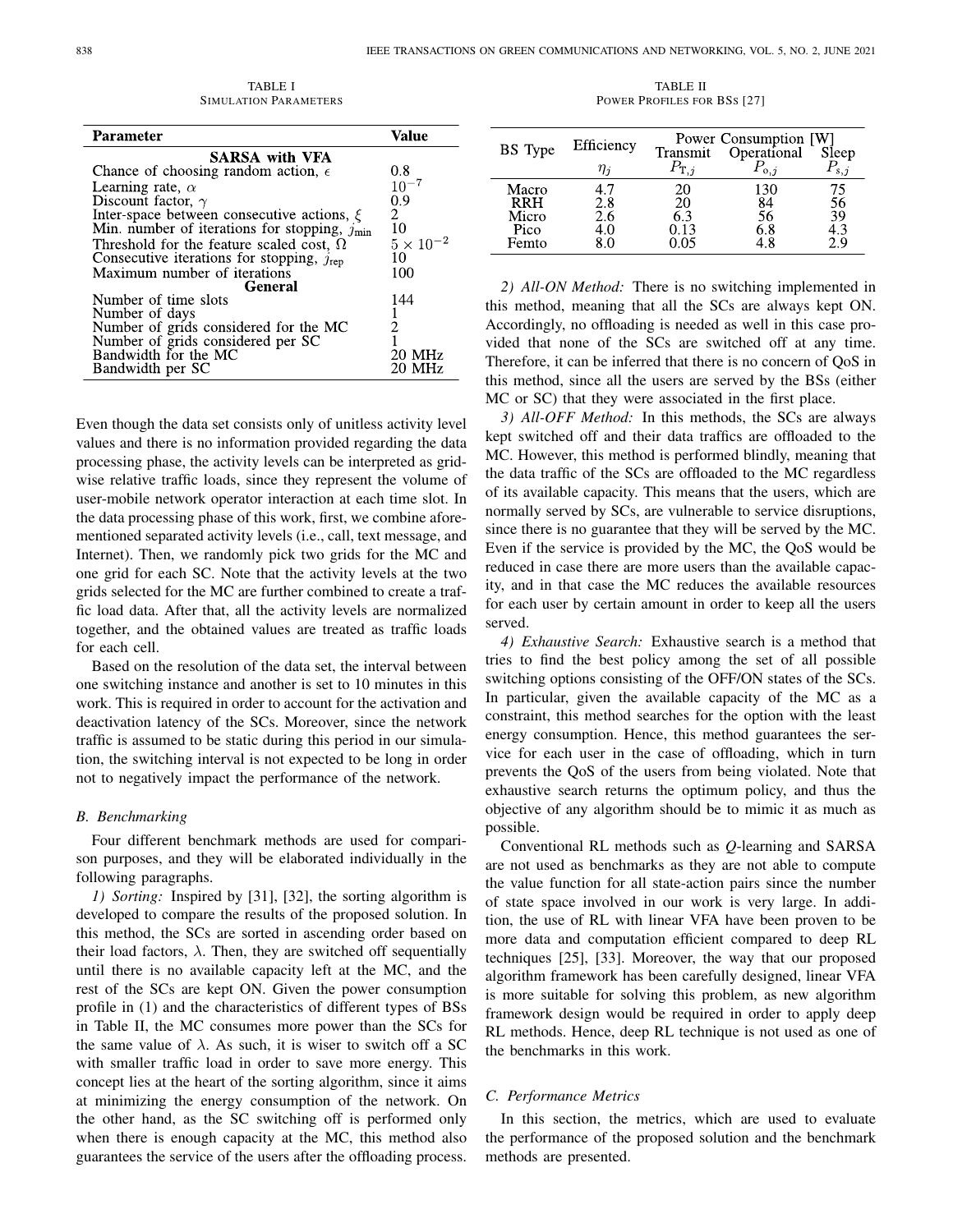*1) Gain:* In this work, we are interested in the percentage gain on the total energy consumption compared to the all-ON method. It is calculated as  $G(\%) = (E_{on} - E_x)/E_{on}$ , where  $E_{on}$  and  $E_x$  are the total energy consumption in joules with all-ON method and with one of the other methods, such that  $E_x \in \{E_{\text{on}}, E_{\text{es}}, E_{\text{sort}}, E_{\text{vfa}}\}$  where  $E_{\text{off}}$ ,  $E_{\text{es}}$ ,  $E_{\text{sort}}$ , and  $E_{\rm vfa}$  are the total energy consumption in joules with all-OFF, exhaustive search, sorting, and the proposed VFA-based methods, respectively.

*2) Power Consumption:* Power consumption in watts during the simulation time are obtained for each method. This is a beneficial metric to evaluate the performance of the methods, since it reflects the variations in power consumption for different times of a day. Moreover, given that the gain is calculated on the energy consumption by accumulating the power consumption during the simulations, which can also be interpreted as upsampling, the detailed behaviours of the developed methods are kind of lost. Thus, power consumption is also a utilitarian metric that paves the way for detailed behavioural observations.

*3) Average Network Throughput:* The total required RAN throughput,  $T_{\text{T,r}}$ , is calculated by combining the throughput required from each cell as follows:

$$
T_{\mathcal{T},\mathbf{r}}(t) = \sum_{i=1}^{s+1} T_{\mathbf{r},i},\tag{20}
$$

where  $T_{\text{r},i}$  is the required throughput from  $B_i$ , and is calculated as follows:

$$
T_{\mathbf{r},i}(t) = T_{\mathbf{u},i}(t)N_{\mathbf{u},i}(t),\tag{21}
$$

where  $T_{u,i}(t)$  is the average throughputs for users allocated by  $B_i$  and where  $N_{u,i}(t)$  is the number of users served by  $B_i$ at time *t*.

However, there is one caveat that since the backhaul capacity of the cells is limited by the installed backbone,  $B_i$ penalizes the throughput for each user by  $\Upsilon_i$  when the combined demand of the users exceeds  $T_{p,i}$ , the maximum installed capacity of  $B_i$ , such that

$$
\hat{T}_{\mathbf{u},i}(t) = T_{\mathbf{u},i}(t) - \Upsilon_i(t),\tag{22}
$$

where  $\hat{T}_{u,i}(t)$  is the average throughput for users allocated by  $B_i$  at time  $t$  after penalization. This also ensures the condition in (9).

The throughput penalty,  $\Upsilon_i$ , is calculated as

$$
\Upsilon_i(t) = \begin{cases} \frac{T_{\text{r},i}(t) - T_{\text{m},i}}{N_{\text{u},i}(t)}, & \text{if } T_{\text{r},i}(t) > T_{\text{m},i} \\ 0, & \text{otherwise,} \end{cases} \tag{23}
$$

Next, as explained in Appendix A, normalized throughput is represented by the load factor in this work, thereby the provided normalized network throughput is given as follows:

$$
\tilde{T}_{\mathrm{T,p}}(t) = \sum_{i=1}^{s+1} u(-\lambda_i(t) + 1)\lambda_i(t) + u(\lambda_i(t) - 1), \tag{24}
$$

where  $T_{\text{T,p}}(t)$  is the normalized throughput of the network and  $u(\cdot)$  is the unit step function.

#### *D. Scenarios*

The developed benchmark methods and the proposed VFAbased switching algorithm are tested in two different scenarios, namely Scenario A and Scenario B.

*1) Scenario A:* This is a simplistic scenario, where there is only one type of SC (micro) in the network. Moreover, the sleep mode power consumption for the SCs are assumed to be zero, such that the SCs are not contributing to the total power consumption at all when they are off.

*2) Scenario B:* This is a complex scenario, comprising four different types of SCs, e.g., micro, remote radio head (RRH), pico, and femto, are deployed in the network, and the number of SCs are distributed in these four types almost<sup>5</sup> equally. Moreover, the sleep mode power consumption is not assumed to be zero in this scenario, instead the values in Table II are used. Therefore, this scenario is more realistic than Scenario A, as in real networks, there are heterogeneous combinations of SCs and the sleep mode power consumption is not zero.

#### *E. Results*

We first analysed the convergence of the developed algorithm, as the convergence plays an important role in determining the performance and stability of the algorithm. For this, we plotted the penalty calculated through (19) for each iteration and episode, followed by averaging them out over the episodes. We observed that, for any network size (e.g., any value of *s*) that is considered during the simulations, the developed algorithm manages to converge after around 20 iterations (note that the maximum number of iterations allowed is 100). However, we couldn't include such graph in this article due to the page limitations.

As explained in Section V-C1, Fig. 2 demonstrates how much gain in energy consumption is obtained when all-OFF, exhaustive search, sorting, and proposed VFA-based methods are compared to all-ON method. Fig. 2(a) shows the gain results for Scenario A, while the results for Scenario B are presented in Fig. 2(b). Note that since the exhaustive search method is computationally demanding with  $O(2<sup>s</sup>)$ , where it doubles the elapsed time when *s* is incremented by 1, it is allowed to run only until  $s = 15$  for both Fig. 2(a) and Fig. 2(b). The idea in Fig. 2 is that we first compare the performances of all-OFF, sorting, and the proposed method to the exhaustive search, which is optimum, in a smaller network due to the time requirement for exhaustive search when *s* increases. Then, once we have an idea about the performance of the methods compared to the optimum, we terminate the exhaustive search and keep the other methods running in order to observe further behaviours in larger scale networks.

It can be seen in Fig. 2(a) that the sorting method is working exactly same with the exhaustive search, while the proposed method follows them quite closely. These outcomes can lead to a conclusion that the proposed method is outperformed by a more simpler and straightforward algorithm, and one can question the validity of the proposed method. However, when

<sup>&</sup>lt;sup>5</sup>It is not always possible to distribute them equally, since the amount of SCs are sometimes not divisible by four.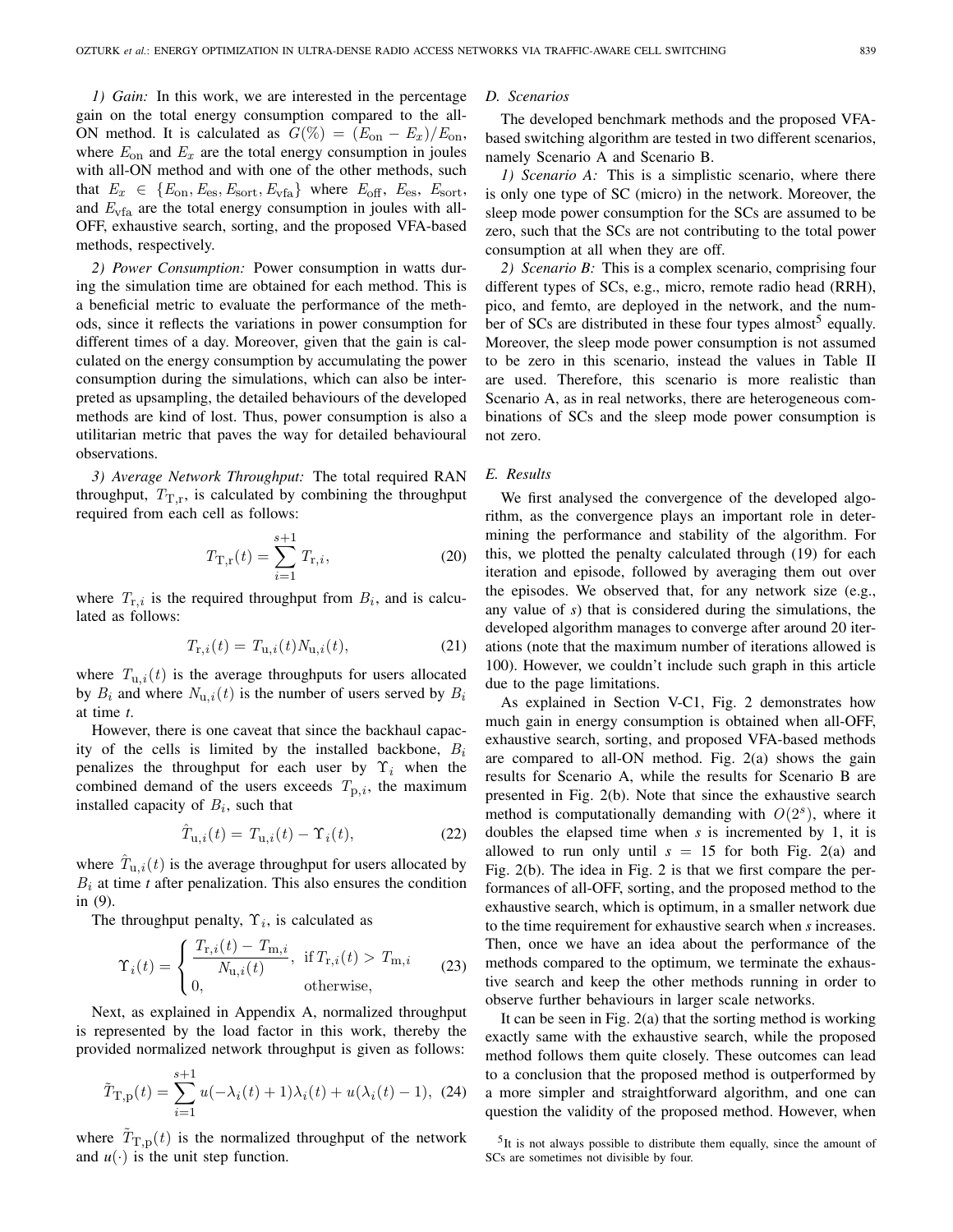

Fig. 2. Percentage gain performances compared to the all-on method for Scenario A and Scenario B.

Fig. 2(a) is reconsidered together with Fig. 2(b), it can be inferred that the better performance of the sorting algorithm is not generalized. While it gives promising results in simplistic Scenario A, it starts under-performing in the complex and realistic Scenario B. On the other hand, given that the proposed VFA-based method gives very close results to the exhaustive search in both scenarios, it seems quite immune to the changes in the scenario with generalized good performance. In other words, although there might be simpler alternatives to the proposed method in simple scenarios, which are mostly unrealistic, the proposed method takes the advantage of being capable of generalization and works properly even when the scenario becomes more complicated and realistic owing to the nature of the developed VFA-based RL algorithm. This, in turn, makes the proposed method work properly regardless of the conditions, while the sorting method, for example, relies on the simplicity of the scenario, making it impractical for realistic scenarios, where the assumptions in Scenario A are no more valid.

Another point about Fig. 2 is that the gain decreases significantly when the scenario is switched from A to B. For the proposed method, for instance, the gain drops from around 52% to 17% when  $s = 30$ , which yields around 67% reduction. This is mainly due to more heterogeneity of Scenario B, where there are four types of SCs. Scenario A includes only micro cell, which is the second most energy consuming SC after RRH according to Table II, making the SCs in Scenario A consume a considerable amount of energy. For Scenario B, on the other hand, there are four types of SCs with distinctive power profiles, and thus total power consumption decreases because of the inclusion of pico and femto cells, which consume small amount of energy, in the network. Besides, while SCs still consume energy when they are switched off in Scenario B, the sleep mode power consumption is assumed to be zero for Scenario A, making it consume overall less energy when switching is performed.

The last point that is worthy to discuss about the findings in Fig. 2 is related to the all-OFF method. While it outperforms all the other method in terms of gain in Fig. 2(a), it becomes the worst-performing method in Fig. 2(b). The reason behind this phenomenon is again the characteristic diversity between Scenarios A and B. There is only micro cell, which is demanding in energy, in Scenario A, and thus switching off SCs almost always result in less energy consumption, whereas, due to the heterogeneity of Scenario B, the optimal policies for switching off are different from each other for each type of SC. In particular, (10) holds for larger  $\lambda_j$ ,  $j>1$  values when the type of SC goes from femto cell to RRH. This means that the number of cases, where switching off is profitable, is larger for micro cell than that of femto and/or pico cells. Therefore, since the all-OFF method switches off all the available SCs regardless of their types, the overall process becomes less profitable in Scenario B when compared to Scenario A.

Fig. 3 reveals the power consumption behaviours of the developed methods for various numbers of SCs included in the network. Similar to the results in Fig. 2, for consistency, we present the power consumption results for integer multiples of four, where the types of SCs are distributed equally. Hence, *s* value is altered as  $s = 4$ ,  $s = 12$ , and  $s = 28$ , respectively. Note that Fig. 3(c) does not include the exhaustive search method, since it is allowed to run until  $s = 15$  for computational complexity reasons.

Fig. 3(a) demonstrates the power consumption performance of the developed methods when  $s = 4$ . The findings suggest that the proposed VFA-based method manages to mimic the exhaustive search almost perfectly apart from the initial learning phase. Given the computational complexities for the exhaustive search and the proposed method are  $O(2<sup>s</sup>)$  and  $O(s)$ , respectively, these results confirm that the proposed method performs quite well (i.e., producing near-optimal results) with drastic decrease in computational complexity.

It is also worth discussing the learning phase of VFA algorithm, which is common in all the three cases of *s*. This behavior is expected as we propose an online learning framework, where VFA-based cell switching method is deployed without any prior knowledge, and thus it learns by interacting with the real environment. In other words, the promising performance after the initial learning phase is due to the experience obtained during the training. The slightly worse initial performance is due the fact that VFA takes more random actions in the beginning in order to increase the knowledge about the environment. This process is referred to as *exploration*. Then, after the exploration, the randomness in the actions taken decreases with the number of episodes in order to let the VFA start using the information it received, which is known as *exploitation*. One important point here is that the exploration process in the developed model takes a short amount of time, making the online implementation feasible, since longer learning phases would undermine the advantage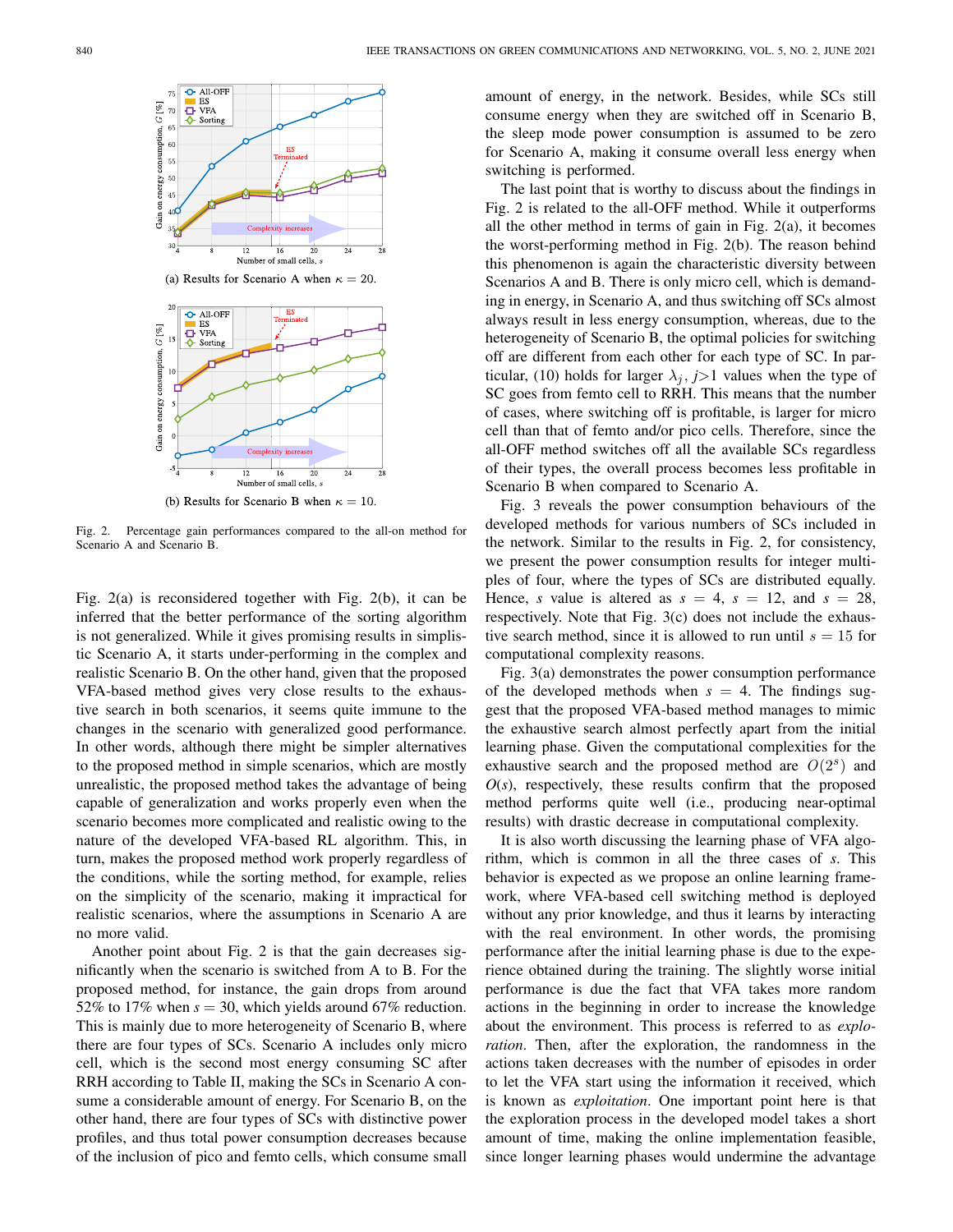

Fig. 3. Average power consumption performances of the developed methods for various number of SCs.

of the VFA based solutions. The reason behind preferring the online implementation over the offline one is that the former case is model-free, where it does not require any prior knowledge, while a full environmental knowledge is needed in the latter. This, in turn, renders the online implementation more practical. Therefore, even though the offline implementation is free from the possible negative impacts of the training process, it is comparatively less functional in real scenario, where full prior knowledge is often inaccessible.

Another interesting aspect that can be deduced from Fig. 3(a) is the behavior of the sorting method. It mirrors the all-OFF method in the beginning, where the data traffic is relatively low, whereas it starts following the all-ON method when the traffic load increases. This is because the sorting method manages to switch off most (even all) SCs, which is similar (same) behavior with the all-OFF method, when the traffic load is lighter, since there is more offloading opportunities in the MC owing to the low traffic patterns. Moreover, the amount of offloaded data is also comparatively less at these times. When the traffic volume becomes higher, on the other hand, since the amount of data to be offloaded and the occupancy of the MC increases simultaneously, the switching off becomes much harder, which is quite similar to the behavior of all-ON.

Fig. 3(b) presents the power consumption results when  $s = 12$ . Similar to Fig. 3(a), we observe the sub-optimal results of VFA during the training phase. However, other than being short in time, the appreciable thing about this training phase is that the results that VFA produces are still reasonable even though it is not optimal. Another interesting observation is the relative difference between all-ON and all-OFF methods shrinks compared to the one in Fig. 3(a). Taking into account the peak points, the relative difference between the all-OFF method and all-ON method decreases by around 25% when *s* increases from 4 to 12.

Two important questions arise from these findings. First, why does the all-OFF method result in more power consumption than the all-ON method? It is counter-intuitive to observe such results where switching all the SCs off causes more power consumption than always keeping all the SCs ON. Moreover, we observe that all-ON outperforms all-OFF especially when the traffic loads are higher. The reason behind this is that, as repeated previously, considering (10) together with Table II, it is usually non-profitable to switch off SCs when the traffic load is above some certain threshold, which is different for each type of SC. Therefore, it is not a rule of thumb that the switching off is always resulting in less power consumption. The outcomes in Fig. 2(b), where the all-OFF method gives negative gains, also confirm this conclusion. Nonetheless, this is not the only condition that makes the all-ON more favorable than the all-OFF method in terms of power consumption. It is also the intensity of the SCs in the network. Since *s* is not large enough in both Figs. 3(a) and 3(b), the contribution of the SCs to the power consumption is comparatively less than that of the MC, therefore, the overall energy saving resulting from switching off SCs cannot prevail against the loss caused by offloading traffic to the MC.

Second, why does the relative difference between the all-OFF and all-ON methods decay when *s* rises up from 4 to 12? The answer for this question is related to the last discussion for the previous question; since the intensity of the SCs increases in the network with increasing *s*, the dominance of the MC in the total power consumption scales down. This subsequently renders the gain resulting from switching off more significant, and thus the all-OFF method starts being more reasonable. Hence, the number of instances that all-ON outperforms the all-OFF method also decreases when *s* is increased from 4 to 12. The results in Fig. 2(b) again supports this conclusion, as the percentage gain enhances with increasing *s*.

Fig. 3(c) showcases the power consumption results when  $s = 28$ . It is again worth noting that exhaustive search is not included this time, since it is run until  $s = 15$ , owing to the computational complexity concerns. Unlike the results in Figs. 3(a) and 3(b), there is no point in Fig. 3(c), where all-OFF outperforms all-ON. Similar to the previous discussions on this topic, the distribution of the total power consumption among the SCs and the MC is an integral aspect of the performances of the all-ON and all-OFF methods. Given that the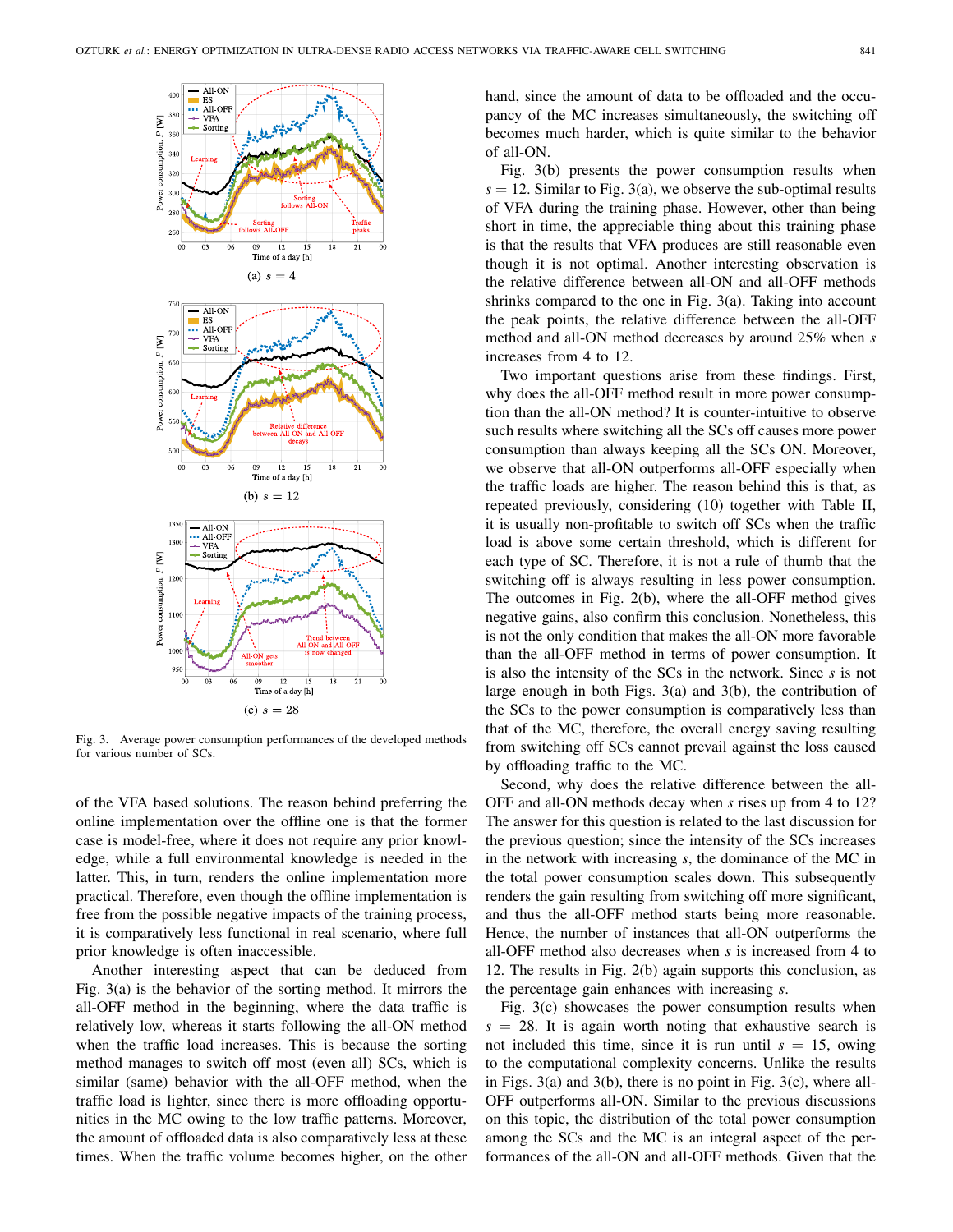

Fig. 4. Results for normalized network throughput against the number of SCs. The network throughput is calculated by averaging out the obtained throughput values at each time slot during the simulation period.

SCs now consume considerable amount of energy due to their increased number, the gain obtained from switching off the SCs, which are profitable to switch off according to (10), prevails over the loss incurred by switching off the SCs, which are non-profitable to switch off.

Another interesting point about the findings in Fig. 3(c) is that the power consumption for the all-ON method becomes smoother compared to the results in Figs. 3(a) and 3(b). The relative peak-to-peak difference, for example, was around 20% when  $s = 4$ , whereas it drops to 6.2% when *s* increased to 28. This is again because of the MC losing its dominance in the total power consumption. While, when fully-loaded, 72.3% of the power consumption comes from the load dependent part for the MC, this rate is around 28% on average (minimum: femto cell with 8.3%, maximum: RRH with 66.7%) for the SCs. In other words, the MC consumes more on the load dependent part, whereas SCs consume more on the static power. Therefore, for the smaller *s* values, the load dependent power consumption is higher as the MC is the main contributor to the total power consumption, while the load dependent power consumption becomes relatively less and the static power gets more significant for higher values of *s*.

Fig. 4 shows normalized average network throughput, which is calculated through (24), for various  $\kappa$  values of VFA, the all-ON and the all-OFF methods. Furthermore, the activity levels in the data set are assumed to be in Mbps after the pre-processing detailed in Section V-A. The objective of demonstrating these results is to highlight the impact of  $\kappa$ value on the performance of the proposed VFA-based switching algorithm. In addition, the findings also display the cost of switching off all the SCs without taking into account the available capacity at the MC. As such, the results suggest that there is an upper bound for the all-OFF method, since it only relies on the capacity of the MC, and after normalization, each BS (MC or SC) has a capacity of unity at maximum. Given that the MC is the only BS that is kept ON, all-OFF switches off all the SCs and offloads their traffic to the MC, meaning that it has one unit of capacity available in the network. Therefore, these results also confirm that having a blind policy, that is, acting without considering the environmental conditions and/or constraints, is not a wise idea, since it results in the degradation of the QoS of users as

well as being more costly in power consumption on some occasions, as already proven in Figs. 2(b), 3(a), and 3(b). The purpose of presenting the results for the all-ON method is to demonstrate the upper bound that can be achieved in throughput.

As seen in Fig. 4, we obtained promising results for the proposed method. It gives quite close results to the all-ON method, proving a good performance as it is producing similar results to the best case. By considering the findings in Figs. 2, 3, and 4 together, it is easy to deduce that the proposed VFA-based switching algorithm performs outstandingly well in terms of both power consumption and the throughput, since it reduces the power consumption (similar to exhaustive search) without compromising on the QoS of the users (similar to the all-ON method). Provided that exhaustive search and all-ON are the best methods in terms of power consumption and QoS, respectively, the proposed method combines the advantages of both methods.

Fig. 4 also showcases the impact of  $\kappa$  in (19) on the performance of the developed VFA model. The results suggest that the throughput performance of the proposed VFA decreases with decreasing values of  $\kappa$ . This is because higher values of  $\kappa$  will result in more cost been incurred for the case when the demanded capacity exceeds the available capacity at the MC. As explained in Section V-C, when the demanded capacity is higher than the available one, the network reduces the allocated bandwidth for each user in order to accommodate the demands of all users. In this regard, the agent refrains from switching off a SC, whose demanded capacity is larger than the available one at the MC, which in turn helps to keep the QoS above the required level. However, for the smaller values of  $\kappa$ , the agent starts following more relaxed policies on the given constraint, where it takes more actions that are against the above-mentioned demanded/available capacity criterion. Hence, the obtained throughput starts decreasing for lower values of  $\kappa$ . For the extreme scenario, where  $\kappa = 0$ , then (19) becomes  $C = P$ , meaning that the agent only focuses on the total power consumption and does not care about the constraint of available capacity at the MC. Intuitively, the agent would be reducing the total power consumption as much as possible at the expense of QoS degradation.

#### VI. CONCLUSION

In this article we presented a RL-based solution for cell switching, which is capable of learning the best policy in a dense HetNet environment in order to save energy and satisfy the QoS at the same time. We evaluated our solution using real data from Milan and compared it with various benchmark methods. The results in terms of power and energy consumption show that the proposed method can perform just as well as the exhaustive search method, which produces the optimum solutions, regardless of the complexity and size of the given scenario. Moreover, the proposed method resulted in much fewer computations than that of exhaustive search, meaning that it is a scalable method. Furthermore, network throughput was also measured, and we observed that the proposed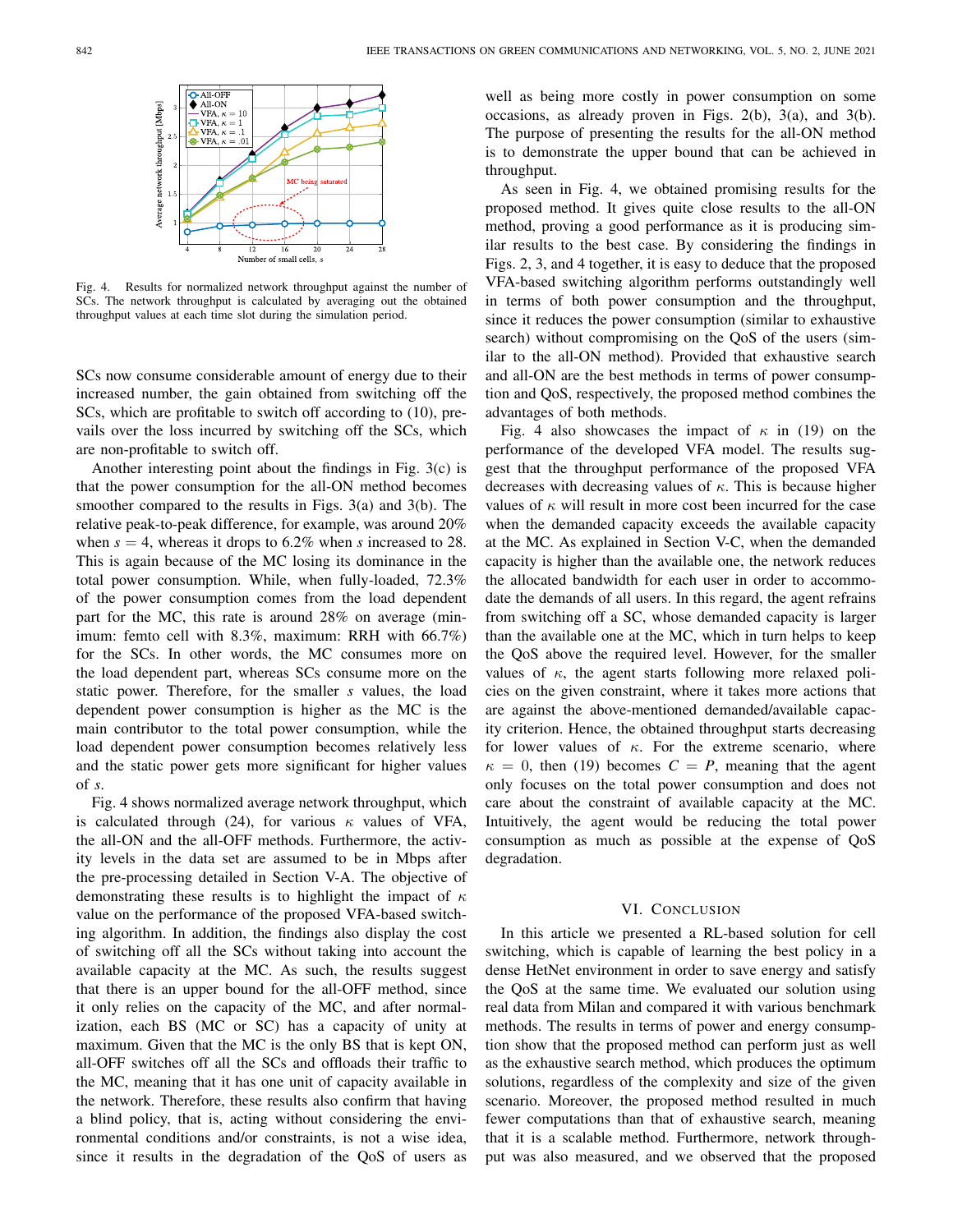method gave similar results with the all-ON method, which is the best in terms of the QoS given that it does not include any offloading. Therefore, the proposed VFA-based method resulted in a significant reduction in the network's energy consumption without much compromise on the QoS, thus making it suitable for practical application.

## APPENDIX A NORMALIZED NETWORK THROUGHPUT

After penalization, the provided throughput for  $B_i$  at time  $t$ can be expressed as the product of the average user throughput and the number of users it serves, as

$$
T_{\mathbf{p},i}(t) = \hat{T}_{\mathbf{u},i}(t) N_{\mathbf{u},i}.
$$
 (25)

After that, using (22) into (25), it is obtained that

$$
T_{\mathbf{p},i}(t) = (T_{\mathbf{u},i}(t) - \Upsilon_i) N_{\mathbf{u},i}.
$$
 (26)

When (23) is used in (26),  $T_{p,i}(t)$  becomes

$$
T_{\text{p},i}(t) = T_{\text{u},i}(t)N_{\text{u},i} - \begin{cases} T_{\text{r},i}(t) - T_{\text{m},i}, & T_{\text{r},i}(t) > T_{\text{m},i} \\ 0, & \text{otherwise,} \end{cases} \tag{27}
$$

after simplifying.

Then, using (21), (28) can be rewritten as

$$
T_{\mathbf{p},i}(t) = \begin{cases} T_{\mathbf{m},i}, & T_{\mathbf{r},i}(t) > T_{\mathbf{m},i} \\ T_{\mathbf{r},i}(t), & \text{otherwise.} \end{cases}
$$
 (28)

Next, the throughput can be normalized with respect to the installed capacity, as

$$
\lambda_i(t) = \frac{T_{\mathbf{r},i}(t)}{T_{\mathbf{m},i}},\tag{29}
$$

where  $\lambda_i(t)$  is the load factor of  $B_i$  at time *t*, but as mentioned earlier, it is also treated as the normalized throughput of  $B_i$  at time *t*. Therefore, dividing (28) and using (29), the normalized throughput can be obtained as

$$
\tilde{T}_{p,i}(t) = \begin{cases} 1, & \lambda_i(t) > 1 \\ \lambda_i(t), & 0 \le \lambda_i(t) \le 1, \end{cases}
$$
\n(30)

Then, using the unit step function, (30) can be rewritten as

$$
\tilde{T}_{p,i}(t) = u(-\lambda_i(t) + 1)\lambda_i(t) + u(\lambda_i(t) - 1).
$$
 (31)

Lastly, in order to calculate the total provided network throughput, a summation is performed over all BSs, arriving at (24).

### APPENDIX B PROOF OF THEOREM 1

Using (2), the difference in power consumption ∆*P* when considering changing  $\delta_j$  to 1 can be expressed as

$$
\Delta P = P_t - P_{t-1} = \sum_{i=1}^{s+1} P_{i,t} - \sum_{i=1}^{s+1} P_{i,t-1},\qquad(32)
$$

where  $P_t$  is the total power consumption of the network at time *t* and  $P_{i,t}$  is the power consumption of  $B_i$  at time *t*.

Next, (32) can be expanded as

$$
\Delta P = P_{1,t} + P_{j,t} + \sum_{i=2, i \neq j}^{s+1} P_{i,t} - \left( P_{1,t-1} + P_{j,t-1} + \sum_{i=2, i \neq j}^{s+1} P_{i,t-1} \right). \quad (33)
$$

Assuming  $P_{i \notin \{1,j\},t} = P_{i \notin \{1,j\},t-1}$ , meaning all other SCs are kept at their states, (33) becomes

$$
\Delta P = P_{1,t} + P_{j,t} - P_{1,t-1} - P_{j,t-1}.
$$
 (34)

Next, using (1) and replacing (6) and (7) into (34) yields

$$
\Delta P = P_{o,1} + \eta_1 (\lambda_{1,t-1} - \phi_j \lambda_{j,t}) P_{T,1} + P_{o,j} + \eta_j \lambda_{j,t} P_{T,j} - P_{o,1} - \eta_1 \lambda_{1,t-1} P_{T,1} - P_{s,j},
$$
(35)

which can be further simplified to

$$
\Delta P = P_{0,j} + \eta_j \lambda_{j,t} P_{\mathrm{T},j} - \eta_1 \phi_j \lambda_{j,t} P_{\mathrm{T},1} - P_{\mathrm{s},j}.\tag{36}
$$

From (36), it is easy to see that  $\Delta P < 0$  when

$$
P_{\text{o},j} + \eta_j \lambda_{j,t} P_{\text{T},j} < \phi_j \eta_1 \lambda_{j,t} P_{\text{T},1} + P_{\text{s},j},\tag{37}
$$

Note that, in order to isolate  $\lambda_{j,t}$  in (37), we must divide both sides by  $\phi_j \eta_1 P_{\mathrm{T},1} - \eta_j P_{\mathrm{T},j}$ , and thus (10) is only valid for  $\phi_j \eta_1 P_{\mathrm{T},1} - \eta_j P_{\mathrm{T},j} > 0$ . Lastly, we remove the index *t* from (37) to make it general and solve for  $\lambda_j$ , yielding (10).

#### **REFERENCES**

- [1] M. Feng, S. Mao, and T. Jiang, "Base station on-off switching in 5G wireless networks: Approaches and challenges," *IEEE Wireless Commun.*, vol. 24, no. 4, pp. 46–54, Aug. 2017.
- [2] C. Luo and J. Liu, "Load based dynamic small cell on/off strategy in ultra-dense networks," in *Proc. 10th Int. Conf. Wireless Communi. Signal Process. (WCSP)*, Oct. 2018, pp. 1–6.
- [3] Y. Sun and Y. Chang, "Energy-efficient user association and cell sleeping strategy for multi-tier ultra-dense small cell networks," *Electron. Lett.*, vol. 54, no. 12, pp. 787–789, Jun. 2018.
- [4] J. Wu, J. Liu, and H. Zhao, "Dynamic small cell on/off control for green ultra-dense networks," in *Proc. 8th Int. Conf. Wireless Commun. Signal Process. (WCSP)*, 2016, pp. 1–5.
- [5] S. Buzzi, I. Chih-Lin, T. E. Klein, H. V. Poor, C. Yang, and A. Zappone, "A survey of energy-efficient techniques for 5G networks and challenges ahead," *IEEE J. Sel. Areas Commun.*, vol. 34, no. 4, pp. 697–709, Apr. 2016.
- [6] W. Yu, H. Xu, A. Hematian, D. W. Griffith, and N. Golmie, "Towards energy efficiency in ultra dense networks," in *Proc. IEEE 35th Int. Perform. Comput. Commun. Conf. (IPCCC)*, 2016, pp. 1–8.
- [7] F. Ahmed, M. Naeem, W. Ejaz, M. Iqbal, A. Anpalagan, and M. Haneef, "Energy cooperation with sleep mechanism in renewable energy assisted cellular hetnets," *Wireless Pers. Commun.*, vol. 116, no. 1, pp. 105–124, 2021.
- [8] A. Mohamed, O. Onireti, M. A. Imran, A. Imran, and R. Tafazolli, "Control-data separation architecture for cellular radio access networks: A survey and outlook," *IEEE Commun. Surveys Tuts.*, vol. 18, no. 1, pp. 446–465, 1st Quart., 2016.
- [9] O. Onireti, A. Imran, M. A. Imran, and R. Tafazolli, "Energy efficient inter-frequency small cell discovery in heterogeneous networks," *IEEE Trans. Veh. Technol.*, vol. 65, no. 9, pp. 7122–7135, Sep. 2016.
- [10] J. Yang, Z. Pan, and L. Guo, "Coverage and energy efficiency analysis for two-tier heterogeneous cellular networks based on matérn hard-core process," *Future Internet*, vol. 12, no. 1, p. 1, 2020.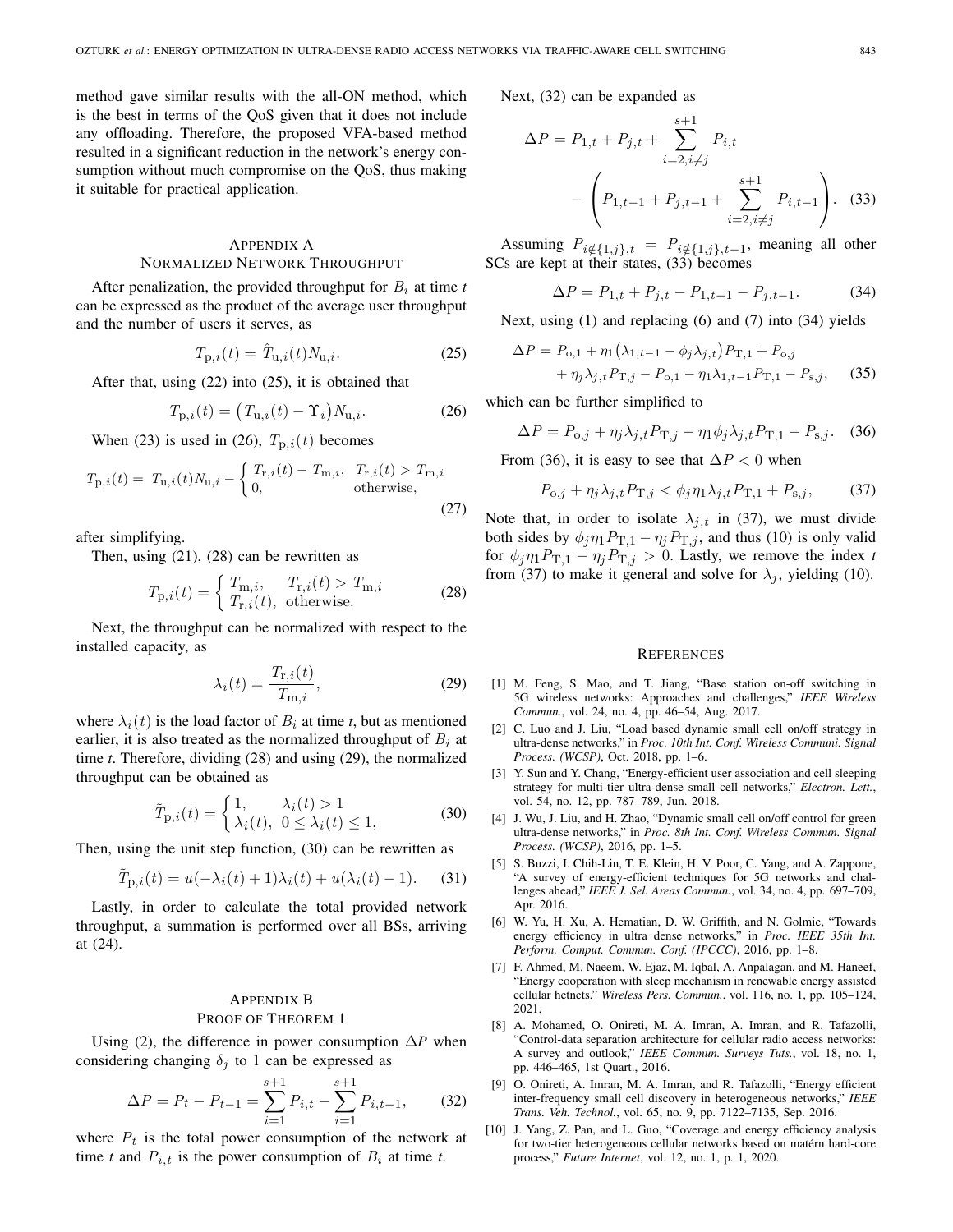- [11] F. Hussain, S. A. Hassan, R. Hussain, and E. Hossain, "Machine learning for resource management in cellular and IoT networks: Potentials, current solutions, and open challenges," *IEEE Commun. Surveys Tuts.*, vol. 22, no. 2, pp. 1251–1275, 2nd Quart., 2020.
- [12] O. Alamu, A. Gbenga-Ilori, M. Adelabu, A. Imoize, and O. Ladipo, "Energy efficiency techniques in ultra-dense wireless heterogeneous networks: An overview and outlook," *Int. J. Eng. Sci. Technol.*, vol. 23, no. 6, pp. 1308–1326, 2020. [Online]. Available: http://www.sciencedirect.com/science/article/pii/S2215098619328745
- [13] P.-Y. Kong and D. Panaitopol, "Reinforcement learning approach to dynamic activation of base station resources in wireless networks," in *Proc. IEEE 24th Annu. Int. Symp. Pers. Indoor Mobile Radio Commun. (PIMRC)*, 2013, pp. 3264–3268.
- [14] A. El-Amine, M. Iturralde, H. A. Haj Hassan, and L. Nuaymi, "A distributed Q-learning approach for adaptive sleep modes in 5G networks," in *Proc. IEEE Wireless Commun. Netw. Conf. (WCNC)*, 2019, pp. 1–6.
- [15] F. E. Salem, Z. Altman, A. Gati, T. Chahed, and E. Altman, "Reinforcement learning approach for advanced sleep modes management in 5G networks," in *Proc. IEEE 88th Veh. Technol. Conf. (VTC-Fall)*, 2018, pp. 1–5.
- [16] A. I. Abubakar, M. Ozturk, S. Hussain, and M. A. Imran, "Q-learning assisted energy-aware traffic offloading and cell switching in heterogeneous networks," in *Proc. IEEE 24th Int. Workshop Comput. Aided Model. Design Commun. Links Netw. (CAMAD)*, 2019, pp. 1–6.
- [17] A. El-Amine, H. A. Haj Hassan, M. Iturralde, and L. Nuaymi, "Locationaware sleep strategy for energy-delay tradeoffs in 5G with reinforcement learning," in *Proc. IEEE 30th Annu. Int. Symp. Pers. Indoor Mobile Radio Commun. (PIMRC)*, 2019, pp. 1–6.
- [18] Q. Zhang, X. Xu, J. Zhang, X. Tao, and C. Liu, "Dynamic load adjustments for small cells in heterogeneous ultra-dense networks," in *Proc. IEEE Wireless Commun. Netw. Conf. (WCNC)*, 2020, pp. 1–6.
- [19] H. Park and Y. Lim, "Reinforcement learning for energy optimization with 5G communications in vehicular social networks," *Sensors*, vol. 20, no. 8, p. 2361, Apr. 2020.
- [20] A. E. Amine, P. Dini, and L. Nuaymi, "Reinforcement learning for delayconstrained energy-aware small cells with multi-sleeping control," in *Proc. IEEE Int. Conf. Commun. Workshops (ICC Workshops)*, 2020, pp. 1–6.
- [21] X. Chen, J. Wu, Y. Cai, H. Zhang, and T. Chen, "Energy-efficiency oriented traffic offloading in wireless networks: A brief survey and a learning approach for heterogeneous cellular networks," *IEEE J. Sel. Areas Commun.*, vol. 33, no. 4, pp. 627–640, Apr. 2015.
- [22] J. Liu, B. Krishnamachari, S. Zhou, and Z. Niu, "Deepnap: Data-driven base station sleeping operations through deep reinforcement learning," *IEEE Internet Things J.*, vol. 5, no. 6, pp. 4273–4282, Dec. 2018.
- [23] J. Ye and Y.-J. A. Zhang, "DRAG: Deep reinforcement learning based base station activation in heterogeneous networks," *IEEE Trans. Mobile Comput.*, vol. 19, no. 9, pp. 2076–2087, Sep. 2020.
- [24] C.-W. Huang and P.-C. Chen, "Joint demand forecasting and DQN-based control for energy-aware mobile traffic offloading," *IEEE Access*, vol. 8, pp. 66588–66597, 2020.
- [25] R. S. Sutton and A. G. Barto, *Reinforcement Learning: An Introduction*. Cambridge, MA, USA: MIT press, 2018.
- [26] L. Busoniu, R. Babuska, and B. D. Schutter, "A comprehensive survey of multiagent reinforcement learning," *IEEE Trans. Syst., Man, Cybern. C, Appl. Rev.*, vol. 38, no. 2, pp. 156–172, Mar. 2008.
- [27] G. Auer *et al.*, "How much energy is needed to run a wireless network?" *IEEE Wireless Commun.*, vol. 18, no. 5, pp. 40–49, Oct. 2011.
- [28] H. Wu, X. Xu, Y. Sun, and A. Li, "Energy efficient base station on/off with user association under C/U split," in *Proc. IEEE Wireless Commun. Netw. Conf. (WCNC)*, 2017, pp. 1–6.
- [29] P. H. V. Klaine, "Self-organization for 5G and beyond mobile networks using reinforcement learning," Ph.D. dissertation, Sch. Eng., Univ. Glasgow, Glasgow, U.K., 2019.
- [30] S. Coniglio, F. Furini, and P. S. Segundo, "A new combinatorial branchand-bound algorithm for the knapsack problem with conflicts," *Eur. J. Oper. Res.*, vol. 289, no. 2, pp. 435–455, Mar. 2021.
- [31] N. Saxena, B. J. R. Sahu, and Y. S. Han, "Traffic-aware energy optimization in green LTE cellular systems," *IEEE Commun. Lett.*, vol. 18, no. 1, pp. 38–41, Jan. 2014.
- [32] N. Saxena, A. Roy, and H. Kim, "Traffic-aware cloud RAN: A key for green 5G networks," *IEEE J. Sel. Areas Commun.*, vol. 34, no. 4, pp. 1010–1021, Apr. 2016.
- [33] J. Montoya-Bayardo and C. Borgelt, "Wide and deep reinforcement learning for grid-based action games," in *Proc. 11th Int. Conf. Agents Artif. Intell.*, Feb. 2019, pp. 50–59. [Online]. Available: http://www.icaart.org/?y=2019



**Metin Ozturk** received the B.Sc. degree in electrical and electronics engineering from Eskisehir Osmangazi University, Turkey, in 2013, the M.Sc. degree in electronics and communication engineering from Ankara Yildirim Beyazit University, Turkey, in 2016, and the Ph.D. degree from the Communications, Sensing, and Imaging Research Group, James Watt School of Engineering, University of Glasgow, U.K., in 2020. He is currently a Lecturer with Ankara Yildirim Beyazit University where he previously worked as a

Research Assistant from 2013 to 2016. His research interests include intelligent networking for wireless communication networks, with a focus on energy efficiency, mobility management, and radio resource management in cellular networks.



**Attai Ibrahim Abubakar** received the B.Eng. degree (First Class) in electrical and electronics engineering from the Federal University of Agriculture, Makurdi, Nigeria, in 2011, and the M.Sc. degree (Distinction) in wireless communication systems from the University of Sheffield, U.K., in 2015. He is currently pursuing the Ph.D. degree with the James Watt School of Engineering, University of Glasgow, U.K. His research interests include energy performance optimization of 5G and beyond heterogeneous networks, radio resource management,

self-organizing networks, and application of machine learning algorithms to wireless communications.



**João Pedro Battistella Nadas** was born in Curitiba, Brazil. He received the B.Sc. degree in electronics and telecommunications engineering and the master's degree (third rank) in telecommunications engineering from the Federal Technological University of Paranà, Brazil, in 2014 and 2016, respectively. He is currently pursuing the Ph.D. degree from the University of Glasgow. During both his degrees he has simultaneously worked in the industry in various positions. His research interests include ultra-reliable and low latency communications, HARQ, machine

learning applied to communications, cyber-physical systems, and wireless sensor networks.



**Rao Naveed Bin Rais** received the B.E. degree in computer systems from the National University of Science and Technology, Pakistan, in 2002, and the M.S. and Ph.D. degrees in computer engineering with specialization in Networks and Distributed Systems from the University of Nice, Sophia Antipolis, France, in 2007 and 2011, respectively. He has experience of more than 15 years in teaching, research and industry Research and Development. He has authored several of publications in internationally recognized peer-reviewed

journals and conferences. His research interests include communication network protocols and architectures, next-generation communication network, information-centric and software-defined networks, machine learning algorithms, cloud computing, network virtualization, and Internet naming and addressing issues.